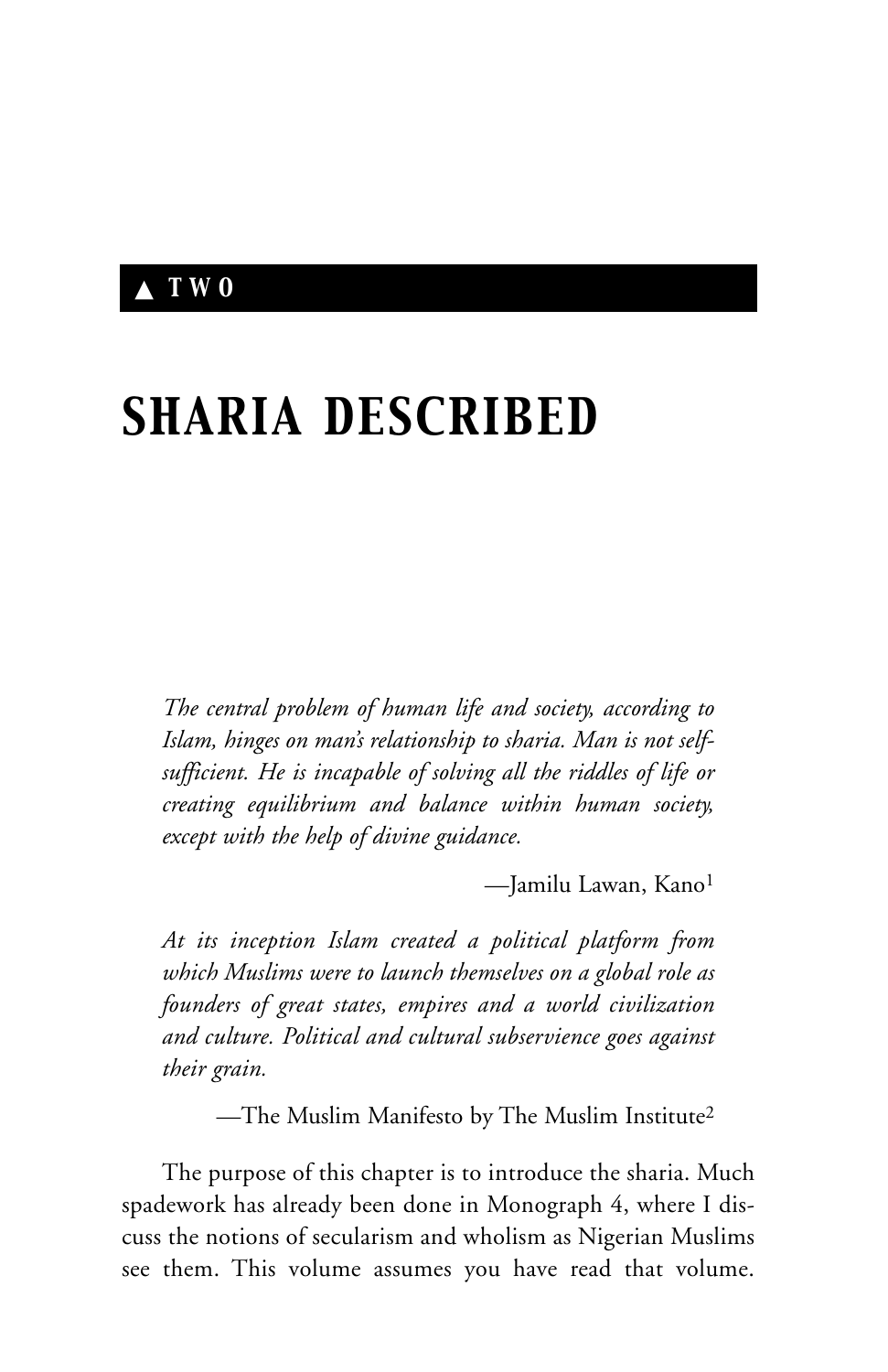Actually, sharia can hardly be discussed separately from the secularism-versus-wholism debate. The only reason the two have been separated is size and price control.

### ▲ *Descriptions of Sharia* \_\_\_\_\_\_\_\_\_\_\_\_\_\_\_\_\_\_\_\_\_\_\_

*Sharia is the Islamic law as ordained by Allah in the Qur'an and as practised through the Hadith and Sunna of the Holy Prophet Muhammad (S.A.W) and works of the Prophet's companion and other renowned Islamic scholars. It covers the whole of life of a Muslim from the spiritual to the intellectual, political, social and economic spheres. It preaches peace, justice, fairness and equality. It is the only legal system that cannot be amended to suit particular circumstances or time, because it is a divine command.*<sup>3</sup>

With these words the Zamfara State Government presented its "final stand on sharia" to its citizens. That is its working definition and that is what this entire book is all about. It is a controversial definition, as we will see in due time, that takes a definite stand on an issue that separates "conservatives" from "traditionalist-progressives," a term coined by yours truly that I will explain in due time. Sharia is incumbent on leader and follower alike. Those who do not follow this law are unbelievers, even if they consider themselves Muslims. "The Government of Zamfara State therefore must govern Muslims in the state according to the provisions of sharia."

And with this, all the turmoil about sharia moved up a few notches. There had been turmoil for some decades, but this time it heated up to almost the critical level of CA 1977.4 With this action Governor Ahmed Sani in one fell swoop "overshadowed President Obasanjo's media visibility." For some months "he dominated the headlines in both print and electronic media," rendering the President almost irrelevant as far as many people were concerned.<sup>5</sup>

According to Alhaji Y. Sodiq, sharia "literally means a straight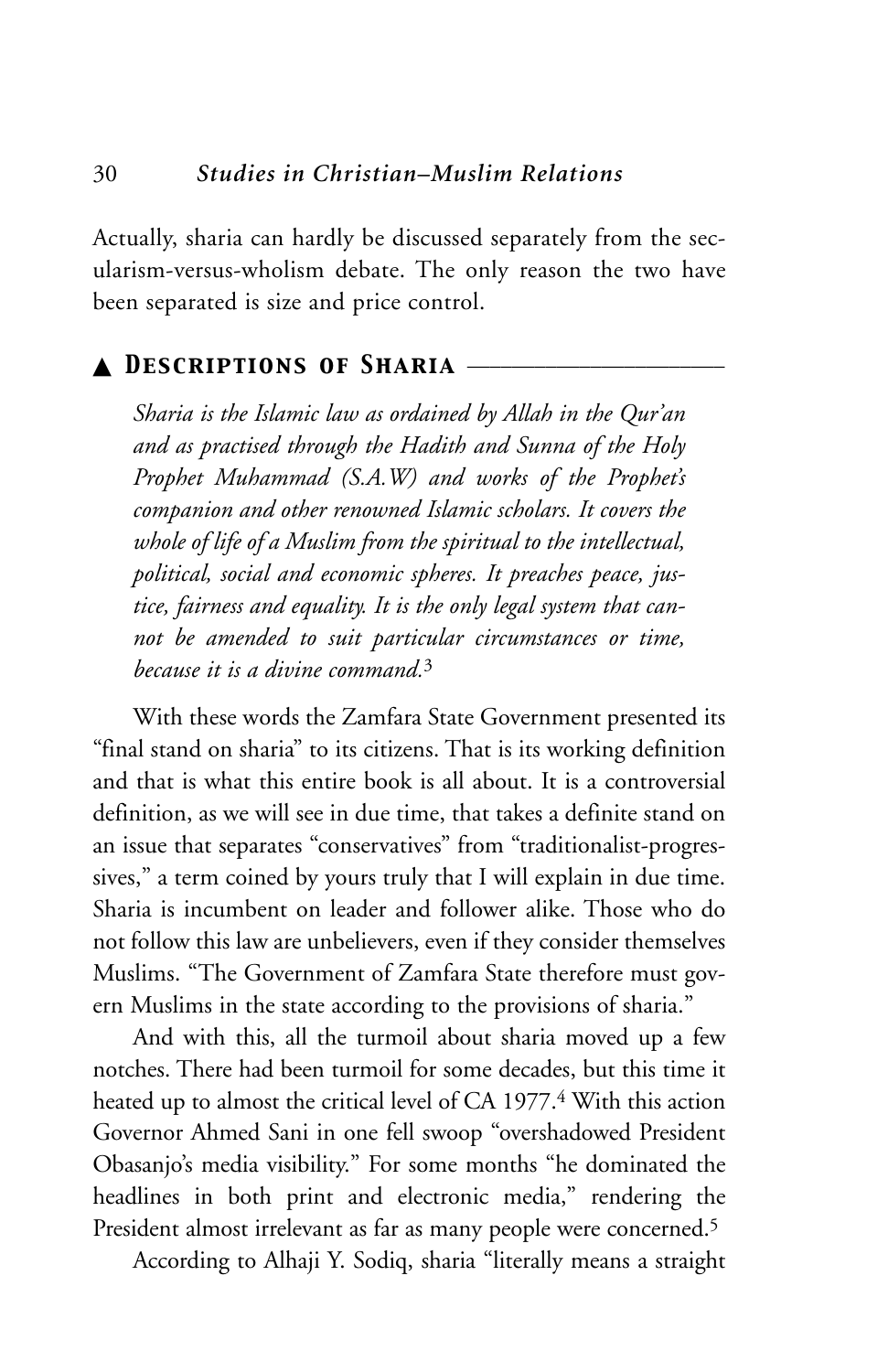path that leads to a certain destination."6 Ado-Kurawa, to whom I will refer simply as "Kurawa" throughout this book for convenience's sake, offers this generally accepted etymological definition of sharia: "a water hole where animals gather daily to drink water."7 When used to refer to Muslim law, it means "the law of Allah which He enacted for human beings in their beliefs, religions, moralities, socials, to regulate their affairs in all spheres of life for the purpose of achieving success in this world and the hereafter."8

Abdulmalik Mahmud9 has devoted a small but fine book on the history of sharia in northern Nigeria, but he managed only to give us what he himself called a "rough idea of the word 'sharia.'" It means "Islamic law which contains all those legal injunctions for regulating the conduct of mankind regarding social, political and economic aspects and all civil disputes as well as crimes and punishments." It is a "comprehensive set of rules which regulates every aspect of human endeavour." One of its main objectives is to "shape the lifestyle of mankind, both individually and collectively, so that he lives on earth usefully and peacefully. No matter how little a conduct or an act of mankind, there is a provision in sharia which regulates it." He then gives an example of the process of slaughtering a hen, every detail of which is governed by sharia—the state of the knife, the required spiritual ritual, the slaughtering protocol.<sup>10</sup>

Mahdi Adamu, Vice-Chancellor of the University of Sokoto, declared that "the study of Islamic Law is the study of the soul of the Islamic religion." When lawyers practise sharia, they are engaged in an act of worship.11 Abdullahi Mustapha affirmed, "For Muslims, the traditional Islamic socio-political order is firmly rooted in the Divine revelation." The truth of that revelation "is verified by Islamic history." The history to which he refers is the "Muslims' glorious past—the vast expansion of the first Islamic centuries and scientific traditions."12

When you touch upon the subject of sharia, you touch the very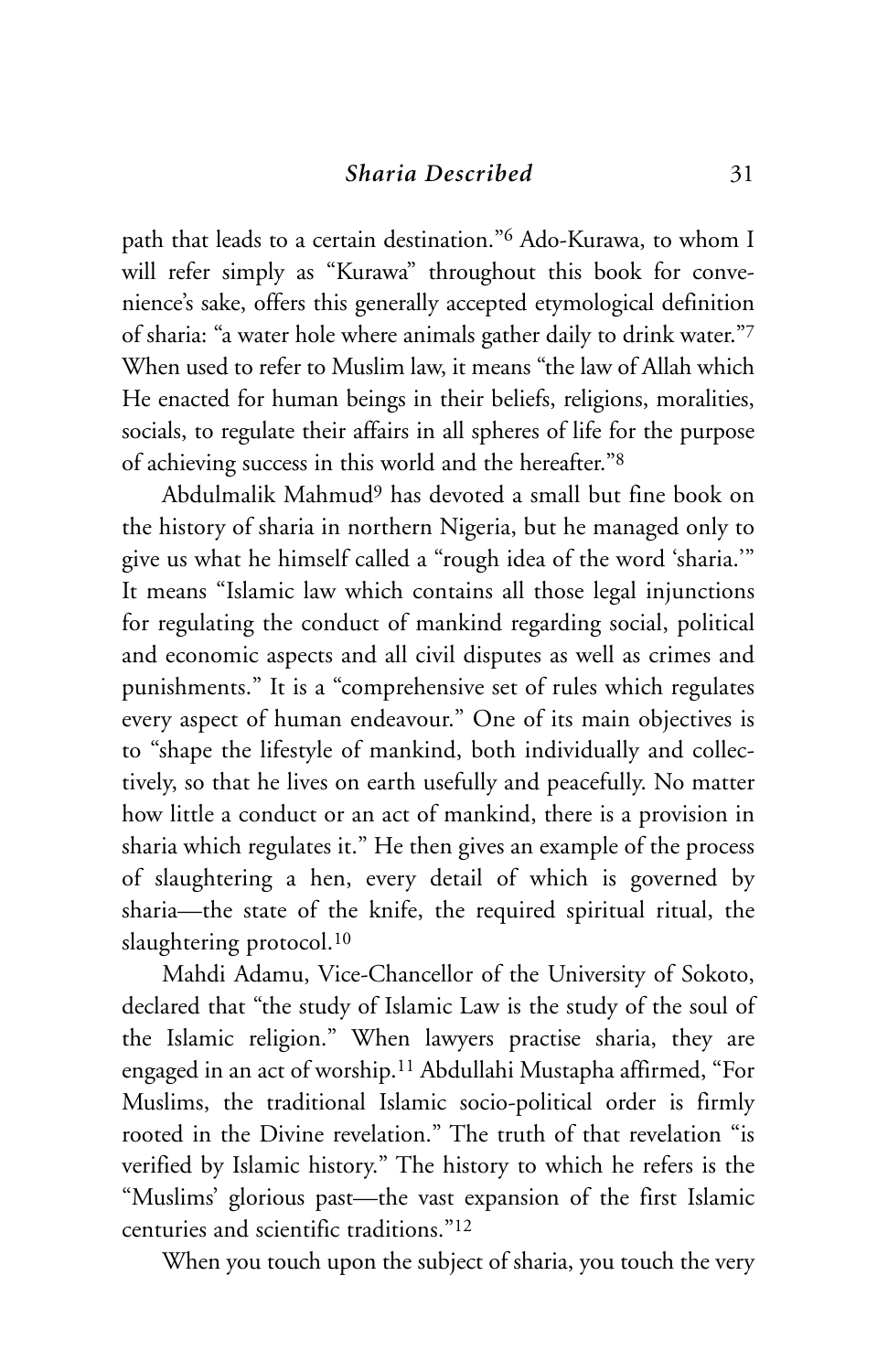heart of Islam. Khalid Rashid introduced the subject as follows: "If there is anything which is characteristic of and fundamental to Islam and Muslims, it is sharia." He immediately added, "Muslims of Nigeria, particularly in the north, were totally governed by Islamic Law in the past."13 The main terms in these two sentences are "sharia" and "Islamic law," and these are synonyms.

Justice Abdulkadir Orire, Secretary-General of *Jama'atul Nasril Islam* (JNI), a major national Muslim umbrella organisation, explained that "sharia means a highway or a way to water in an oasis in the desert. Legally, it is the divine law for all believers to follow. Just as water is dear to a man in the desert, so also is sharia to sincere Muslims, who can never live without sharia. There can never be true Muslims without sharia." Orire reminds me here of Psalm 1:2-3, where the person who "delights in the law of God" is compared to "a tree planted by streams of water."

Orire further explained the reason for sharia. For one thing, God is the Creator "who knows His creations better than they themselves." Furthermore, man is "not perfect." That being the case,

*he cannot make perfect laws. Every man in every age does not by himself know what is good or evil, what is beneficial and what is harmful. The sources of human knowledge are too glaringly limited to provide him with the unchanging truth. That is why God Almighty has spared man the risk of trial and error and revealed to him the law which is the right and complete code of life for the entire human race to follow.*<sup>14</sup>

However, law here must not be associated with the legal systems of secular countries. Lateef Adegbite, now Secretary-General of the Nigeria Supreme Council for Islamic Affairs (NSCIA), declared, "Sharia is not just a legal system or a set of laws. Sharia is about a way of life for Muslims that Allah has commanded [and] which is set out in the Glorious Qur'an as well as in the practice, the traditions and sayings of the Holy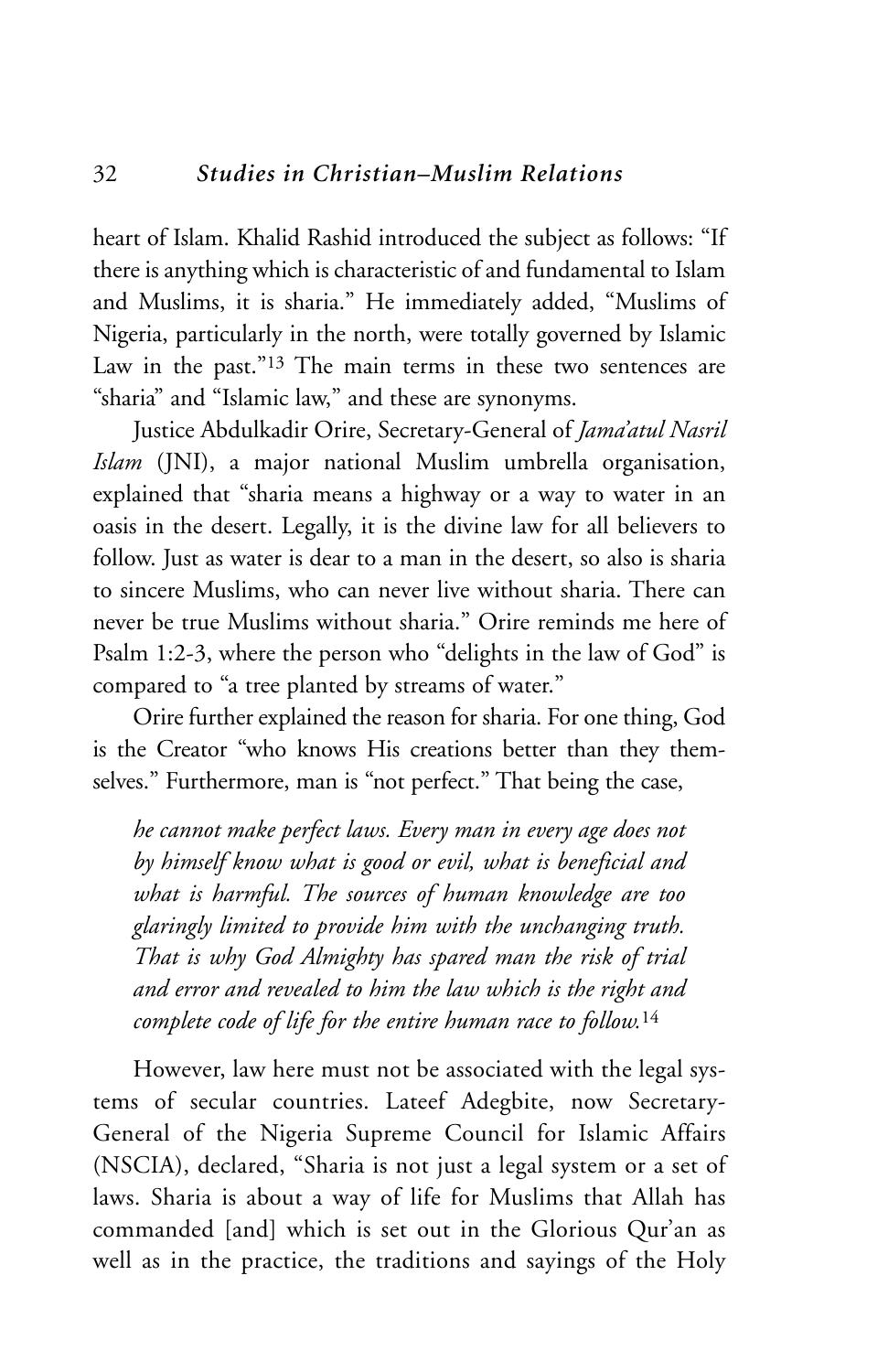Prophet Mohammed." Adegbite again: "Sharia should not be restricted to law or legal system. It is very much wider, extending to all facets of life—social, economic and political. Thus, while we are saying Islam is a way of life, we have in mind sharia as a vehicle for the fulfillment of the goals of the faith." Adegbite spoke about the "inevitability of the application of sharia in Nigeria," given the fact that it is "too central to the Islamic religion and too deep-seated among the Nigerian Muslims that it cannot be wished away."15

Abubakar Gwandu affirmed, "Sharia is part and parcel of Islam. It is inseparable from it." It is only when it is accepted *in toto* that Muslims will "properly feel that their freedom of religion is granted without qualification."16 As Lateef Owoyemi put it, faithful Muslims cannot enjoy "religious freedom without their lives being largely regulated by sharia." He added, "there is no halfway practice." And hence, he declared, "the sharia issue will not rest until justice is done."17 That is to say, till sharia is fully established in the land and Muslims be freed from the secular system imposed by colonialists, the country will not come to rest. If that sounds like a threat, it is one commonly heard.

Baba Ejiga stated,

*The sharia is God's will. The sharia is God's law. Unfortunately, when people hear of sharia, they think only of its effect on the culprits, i.e., those who contravene the laws, rather than the will of God for you to be good and do good always. Even the effects of sharia, like amputating limbs and stoning to death; if you do not steal or commit adultery, such calamities will not befall you. The sharia is you and God's will in your life. The sharia is for man, if he must succeed in the world and the hereafter. Islamically, everything you do is governed by sharia. Once you neglect sharia and do otherwise, the result is chaos and bitterness for which man must suffer.*<sup>18</sup>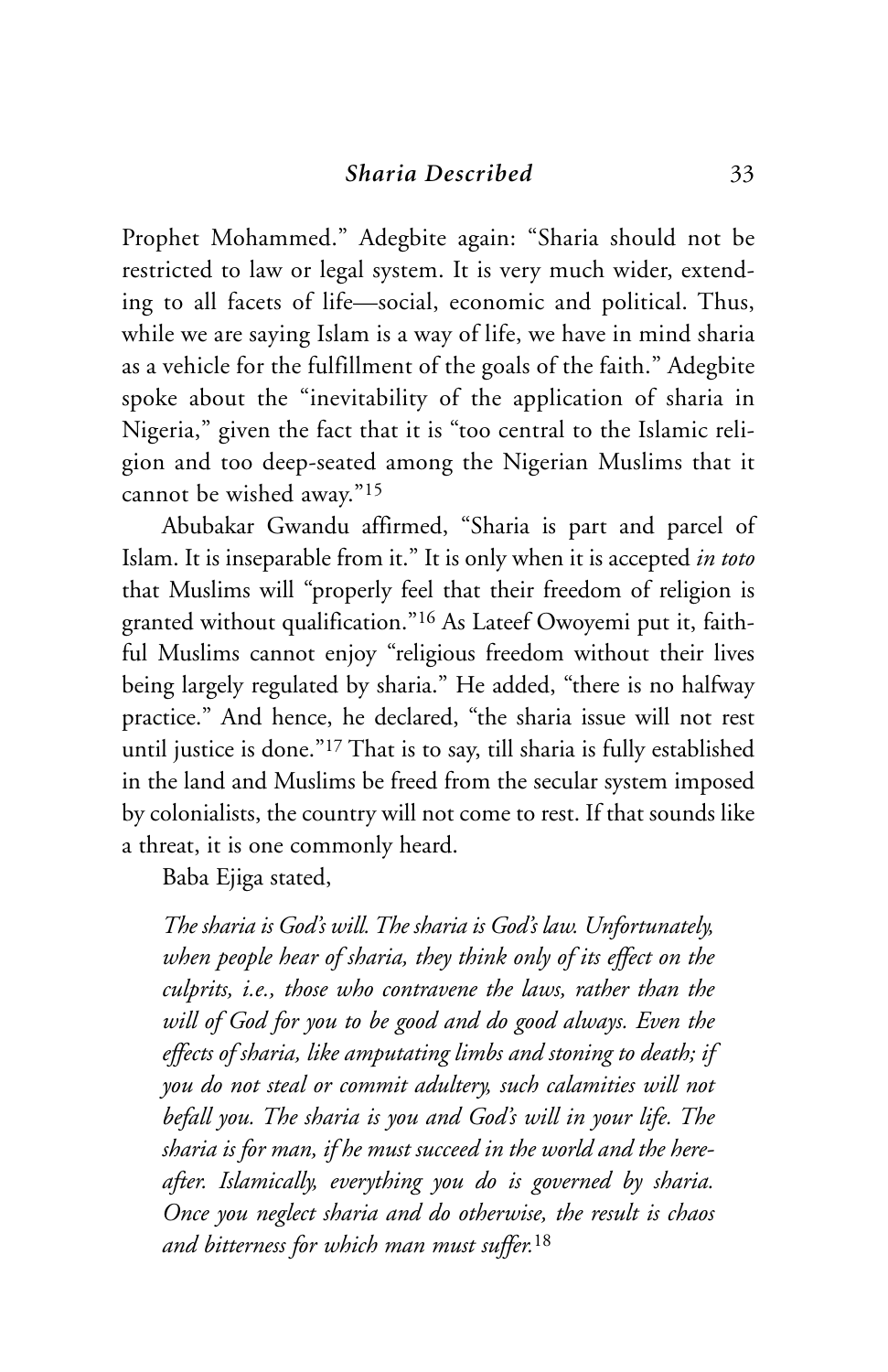The Special Advisor on Religious Affairs to former Kano Governor Rabi'u Musa Kwankwaso, Muhammad Tahar Adamu, in answer to reporter Azare, explained the sharia as follows:

*Sharia is simply the complete way of life of a Muslim. Allah (SWT) created mankind and asked us to worship Him. He stipulated the do's and don'ts; strict following of the rules is what we call sharia. It may interest people that sharia is nothing but obeying the injunctions of Allah and His messenger Prophet Muhammad (SAW). It deals with the economy, science, arts, business and everything, including one's mode of dressing.*

Azare continued his questioning, "Is sharia restricted to court cases alone?" Adamu responded,

*Because of the ignorance of our people, the majority believes that court cases are what sharia entails. In fact, even at that, a number of people view it as only cutting off the hands and stoning to death of a married person who commits adultery. They consider these as the only entity called sharia, but they are mistaken. You see, court cases represent less than 10 per cent of the whole sharia. Many people in their lifetime may not go to court, not even as a witness or a plaintiff, so placing high premium on court is a complete misnomer.*<sup>19</sup>

Musa Umar from Bayero University asked the same question: "Does sharia only mean punishment?" On his way to answering what he called his "rhetorical question," he defined and described sharia. I refer you to Appendix 28 for his full discussion. Building on the various Arabic meanings of "sharia," he described the Muslim law as "an all encompassing concept which regulates the relationship between man and his fellow human beings, his Creator, other creatures and the rest of the universe." He agreed that sharia does include the controversial *hudud* punishments, but that these are only a small part of it. "Some people ignorantly view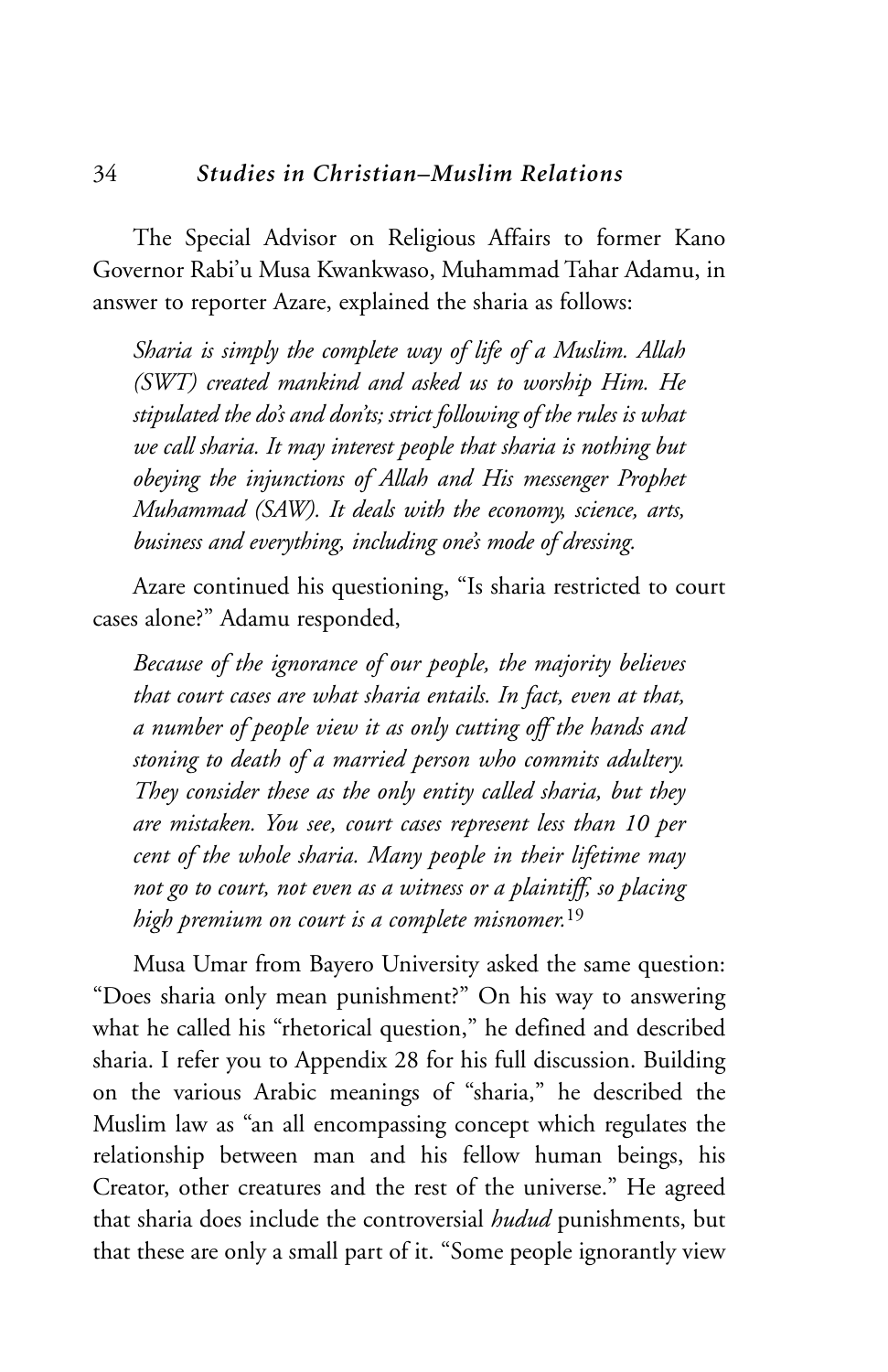sharia as 'only punishment,'" he explained. This truncated view has led to "another disheartening development" in that the yardstick many Muslims—the "ignorant" ones—use to measure the success of a sharia government "is through the number of thieves whose hands have been amputated, the number of adulterers who have been given 100 lashes of cane…. This yardstick is fundamentally wrong, because punishment only constitutes one-seventh" of sharia. Herewith I have given you a preview of issues that are debated hotly in the upcoming chapters.

Based on this view of sharia, Umar advised Muslims to strive "hard to Islamize our hearts and acts as well as our omissions." In support he quoted the following hadith: "Truly in the body there is a morsel of flesh, which if it is good and healthy, all the other parts of the body will be good and healthy. If it is bad and diseased, all the other parts of the body will also be bad and diseased. Truly, this is the heart." He added, "Islamizing our acts and omissions will take us to what Islam is. Islam really signifies total, unreserved and complete submission to the part of Allah."20

Ibrahim Sulaiman blesses us with a description of sharia that is so well put that I can only pass it on to you in one piece. In other words, as an appendix. However, herewith one excerpt:

*The sharia imposes on us the duty to safeguard, preserve and defend the "six universal principles": namely, faith, life, lineage, intellect, honour and property. The most important of these is the preservation, defence, protection and propagation of the faith, i.e., Islam, because the preservation of the others is predicated solely upon the preservation of the faith. The defence of Islam, our way of life, is, according to Shehu Usman Dan Fodio, the most important duty of our Caliphate, and indeed of every Muslim. No other task or endeavour is greater, more critical or more strategic.*<sup>21</sup>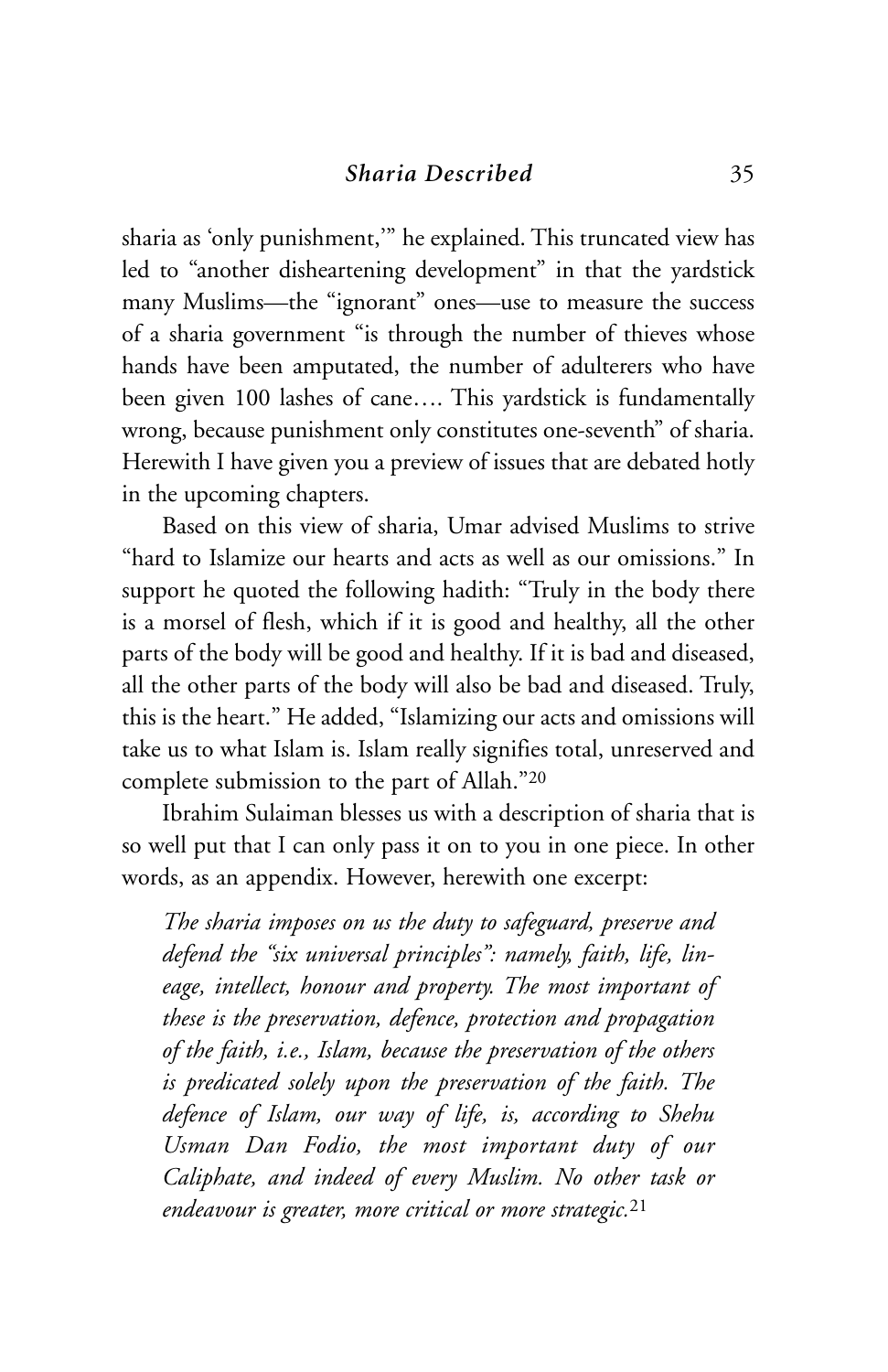# ▲ *Contrast Between Sharia and Non-Sharia* People  $-$

In the course of the discussion, Sulaiman wrote about the mighty and rich among the nations and their destructive policies in the service of defending their own way of life. He also described nations that humiliate and destroy themselves through the negation of their histories, Nigeria being one of them.

*We reckoned that people who have no values to defend and no way of life to protect are people who have no cause at all to live and deserve no respect whatsoever. I am sure you are seeing many examples of such people. Nations abound today that live as if they don't live. Their people are in millions, yet they are incapable of generating, even from Allah's infinite bounties around them, such resources as would guarantee to them the kind of life Allah envisages for them. It is said that one hundred and twenty million Nigerians, for example, cannot generate wealth that can match the wealth of Bill Gates. Surely something tragic, something fundamental has gone wrong in that kind of nation.*

Sulaiman then presented a description of the duties of a proud, robust Muslim people that stands upright in this world and is a force to reckon with.

*We acknowledged that we were Muslims. We proclaimed our Islamic character and identity. We made it clear to all who we were, what we stood for, what we could take, what we would never take, what we could tolerate, what we would never tolerate, where we stood on issues, how we wanted to be treated, how we should be judged, where we wanted to be. People and nations approached us as Muslims—they knew our faith, our religion, our culture and our moral values—our way of life. We were not a nebulous, shapeless, colourless society. We were*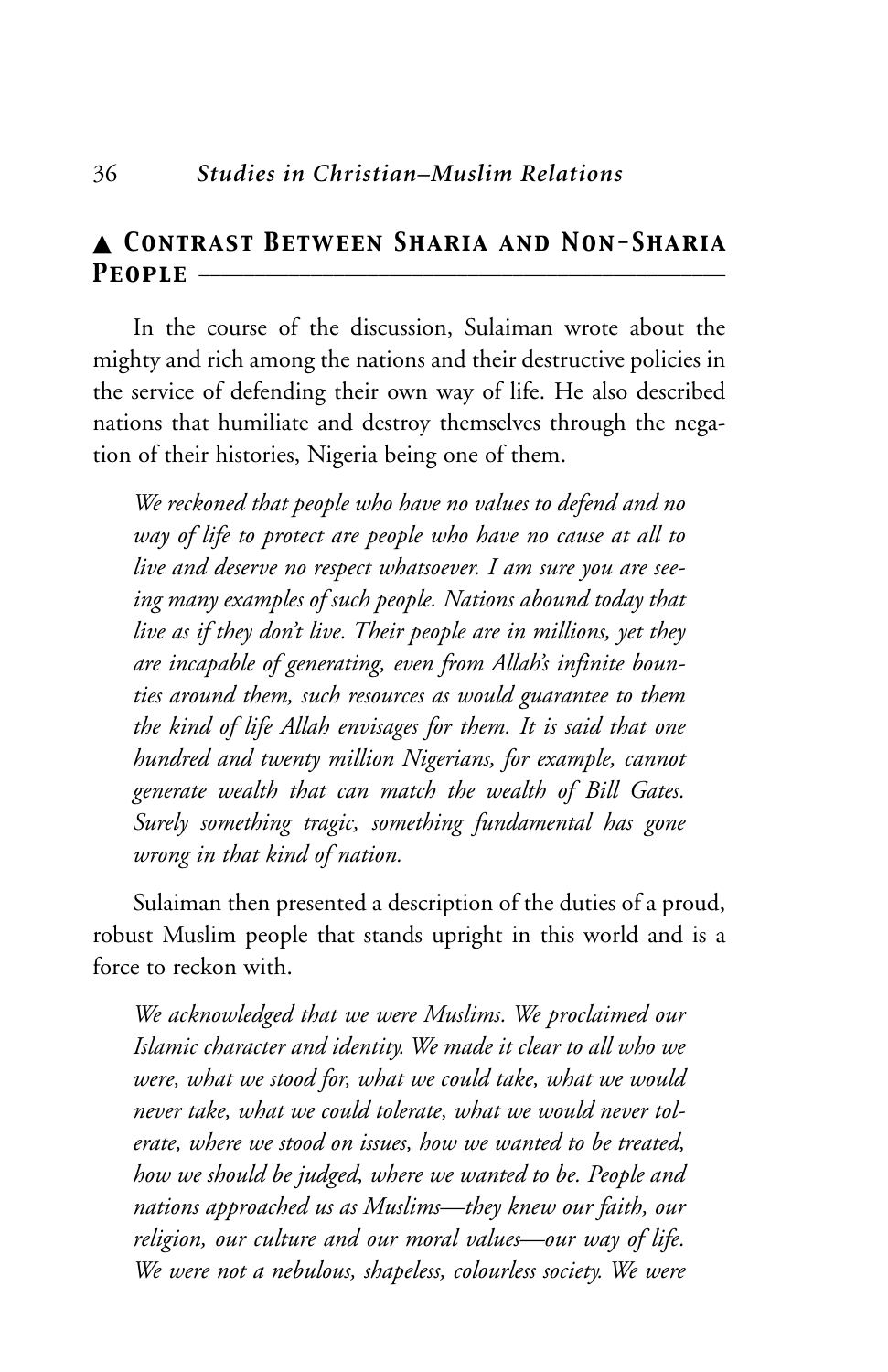*defined and definable, spiritually, ideologically, morally, culturally, emotionally, linguistically and intellectually. We exist! We live! We were a people, a nation, a civilization. So it was easy for others to relate to us, on the basis of our principles and values; it was easy for us to relate to others in accordance with the sublime law that governed our life. They know who we were and respected us for what we were.*

Sulaiman closed his article with what amounts to a list of fourteen commandments. For these you do have to turn either to Appendix 2 or to the Web site listed in the Bibliography.22

# $\blacktriangle$  MAN AS GOD'S TRUSTEE  $-$

It is impossible to discuss the essence of sharia without reference to the human position of *khalifa*, God's vicegerent, deputy or trustee on earth, terms I explained previously.23

In Qur'an 2:30, Allah declared His intention: "I will create a *Khalifa* (vicegerent) on earth. That is the human position, role and definition, its essence." Usman Bugaje, Director of the Islamic Trust of Nigeria, Zaria, wrote that the human race is "to represent Allah's Will on earth and to conduct ourselves according to the laws of his Creator." To achieve this, He provided us with His guidance that we call sharia. "It is in the upholding of the sharia that man completes the fulfillment of his mission on earth." He further explained that "the sharia contains [both] a *divine* component which stipulates the limits and the principles and a *human* component which translates the latter in practical terms at different times and in varying circumstances. The sharia is thus a living and dynamic law comprehensive in its scope; it ensures the attainment of justice and equity in society at all times and circumstances." Bugaje's subject being political, he adds that the "fundamental goal of the Islamic political system" is "to make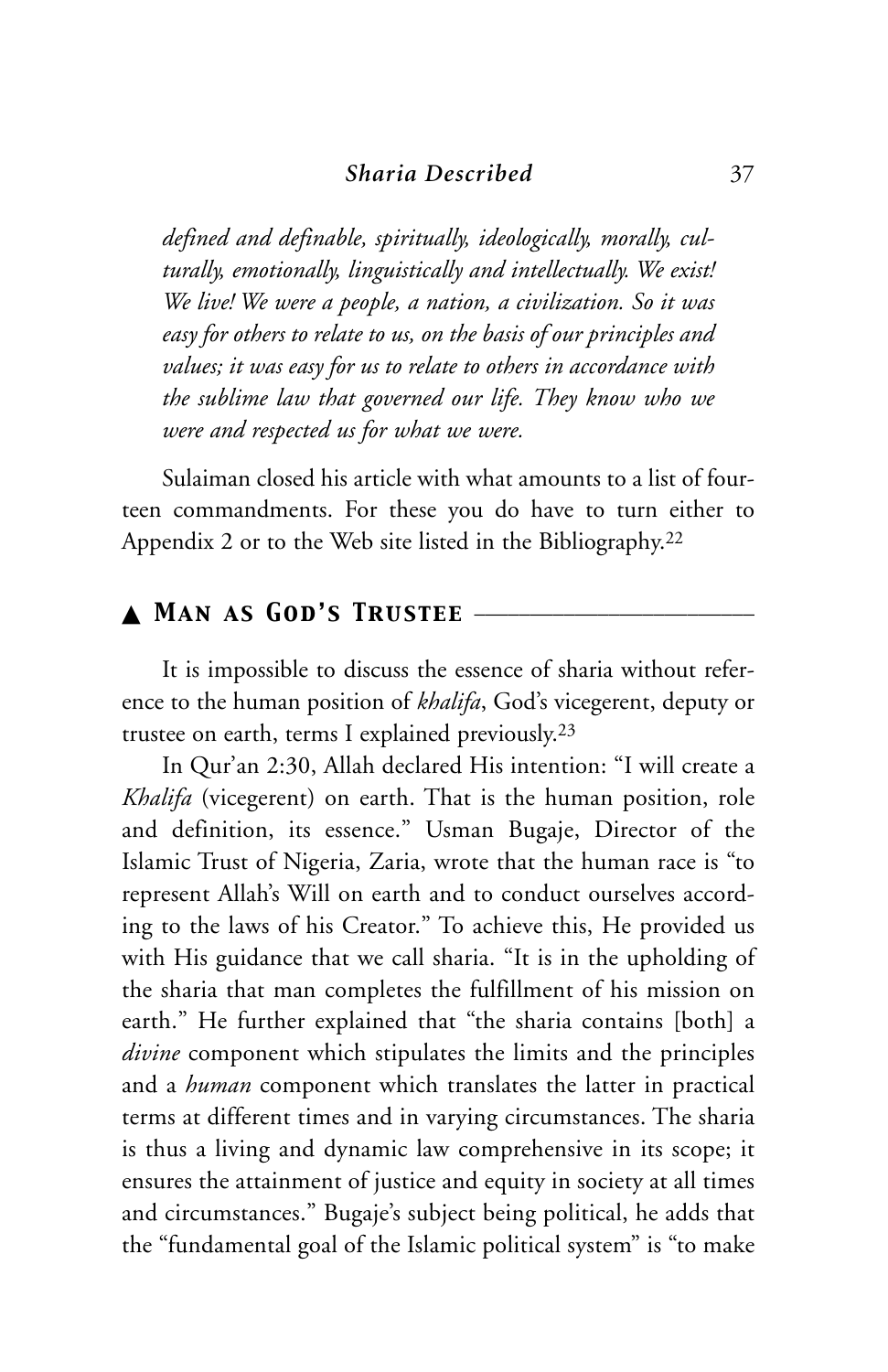possible the full application of the sharia." A society is judged in accordance with its compliance to the equitable laws of Allah and it is given a "stable code [that is] free from the kind of confusion we in Nigeria suffer."24

In the same compilation, Umar Makarfi, a lecturer in mathematics at ABU, emphasized that humanity's role as vicegerent is fulfilled in so far as it maintains justice, justice in "each and every aspect of human endeavour," including "both animals and vegetation."<sup>25</sup>

Thus, to be fully human and fulfill the role of *khalifa*, human society needs the guidance of sharia. Where society is prevented from adhering to sharia, it is prevented from exercising its full humanity.

## ▲ *Of Judges and Justice* \_\_\_\_\_\_\_\_\_\_\_\_\_\_\_\_\_\_\_\_\_\_\_\_\_

However, sharia by itself is no panacea for social problems. Its implementation must be an expression of its very nature, that is, of justice. Abdulmalik Pappa Mahmoud, a judge himself, wrote a series of articles on the subject in *The Pen* during the pre-Zamfara days. He began as follows:

*We are all aware of the respect and honour accorded judges by the people. Whoever adjudicates between people discharges the ordain [will?] of Allah. It was for this reason that Abdullahi Ibn Masoud (may God be pleased with him) said: "I prefer spending a day giving justice than shipping for seventy years." He made that statement bearing in mind the abundant reward that awaits those judges who are just.*

The Prophet is said to have asked his companions, "Do you know who will be the first to enjoy God's mercy on the day of judgment?" It is those who, "when they come to adjudicate between Muslims, they do it as if it were between themselves." Mahmoud commented, "There is no post which is more honourable than that liked by Allah. And that is a judicial post."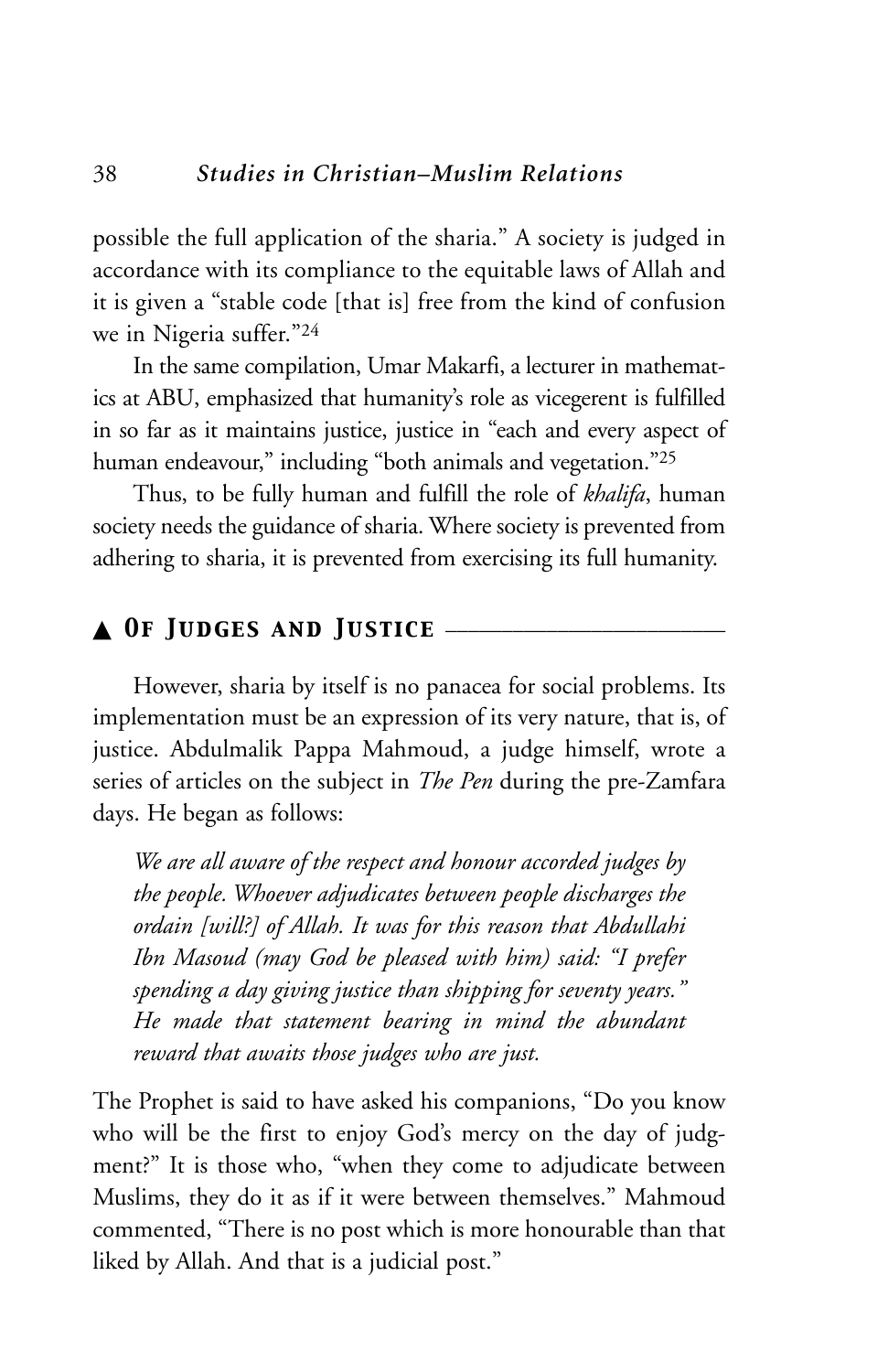However, the reverse is also true. "Allah the most High reserves severe punishments against those judges who are not learned and for those who are learned but are oppressors." Hence, "an important institution like the office of judge cannot be neglected by Islamic authorities. It is due to such importance that certain established rules, regulations and code of conduct have been laid down for judges."

Unfortunately, Mahmoud observed that "adherence to those rules, regulations and code of conduct is becoming less emphatic, due to changes in the socio-economic system and the materialistic tendencies prevailing in the society. But whenever a judge disregards any of the rules, it will result in his losing the respect of society."

Among those regulations is the provision that "all cases are to be tried in open court." The Prophet "never tried a case in secret," not even when security was at stake. The Prophet also warned against bias or favour. He warned his people that the pre-Muslim society was destroyed, because they favoured the powerful in the courts and convicted only the poor. He also forbade exerting influence on a judge so as to affect his judgment. "He should be left alone to judge in accordance with the Qur'an and Sunna or what appears to him as right." He warned against *hudud* punishments, the very kind of punishments that are at the core of the attack on sharia today, for crimes committed unintentionally. "It is better to acquit a guilty person by mistake than to convict an innocent." This rule, of which the Western advocates of democracy are so proud, "was provided by the Prophet about 1400 years ago." Trials should not be dragged out but "started immediately after the commission of an offence and should continue up to the time of delivering judgment. Judgements should not be delayed and they shall be given in open court. It is preferable to execute *hudud* punishments in public and on Friday, immediately after the congregational prayer."26

Mahmoud listed a number of characteristics that befit a proper sharia judge. I will list only a few of the more pertinent ones. The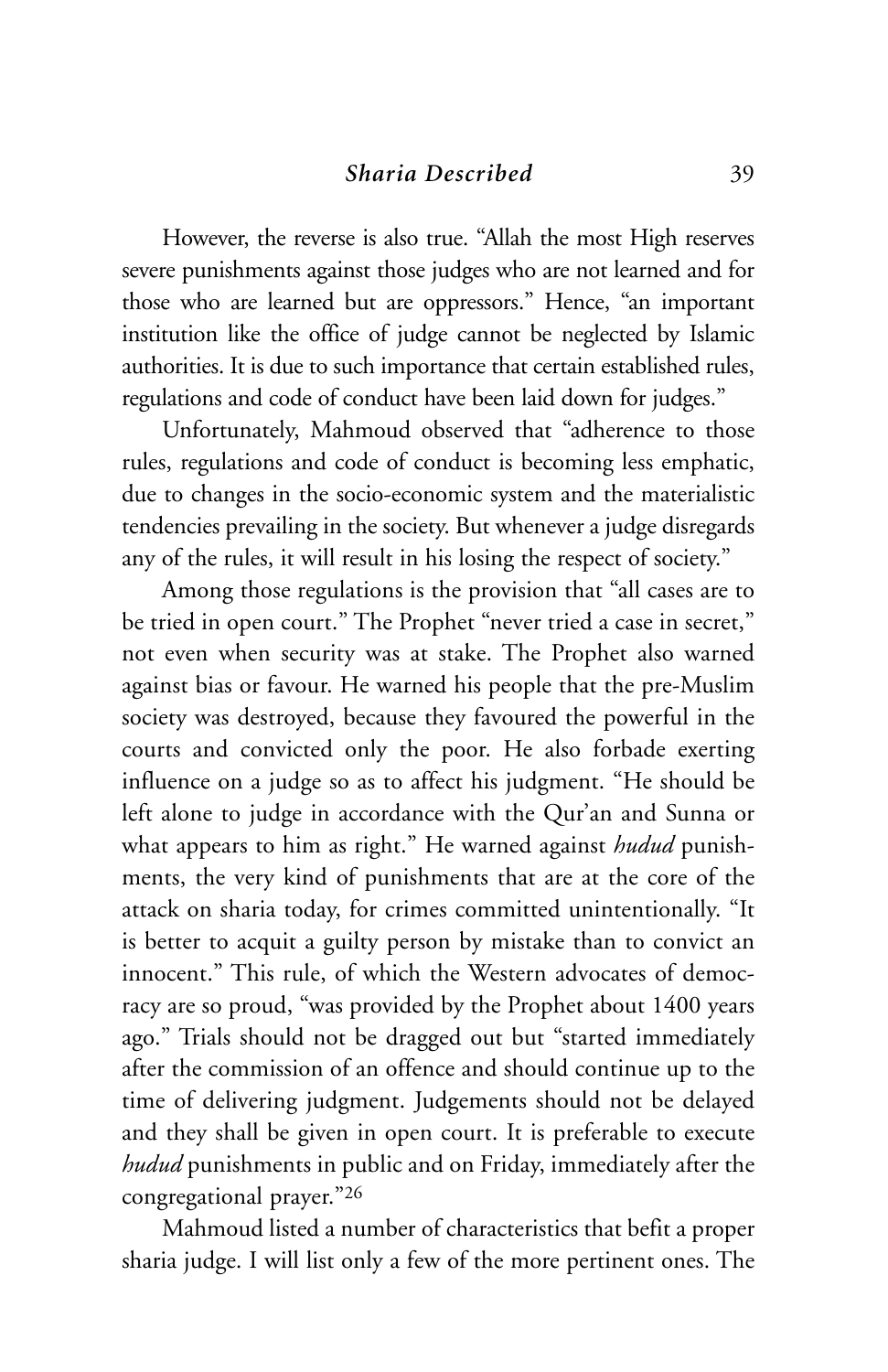lifestyle should be characterized by modesty; nothing pompous, ostentatious or opulent. He is not to receive presents, except from close relatives, since a gift can easily turn into a bribe. He should not befriend many people or receive many visitors.27

All these rules and characteristics belong to the essence of sharia. Disregard of those elements of sharia culture means its negation. History has shown time and again that sharia is in fact often negated. The resultant sharia is a sham and not the real thing. Muslims recognize that this has frequently been the case. *That* is a potential serious point of dialogue between Muslims and Christians, for *that* is precisely a major reason for Christian opposition to sharia. Muslims, you *know* this history. Acknowledge it openly and we may get a breakthrough. Who knows what God will do.

#### $\triangle$  Wholism

If you have read Monograph 4, you will know how fond Muslims are of the idea of wholistic or comprehensive religion. In the previous section on definition, I could hardly find any definition or description of sharia that did not immediately speak of wholism. Wholism is really part of the definition and hence I have left some of those descriptions stand even if doing so violates the divisions of this chapter. In this new section I am not really moving to another topic so much as concentrating on this one aspect of the definition.

Discussions about comprehensive religion frequently lead to thoughts of theocracy, a concept that is often ill-defined. It tends to instill fear in the minds of some, revulsion in the minds of others, especially among secular people, while it represents the ideal for many Muslims. Usman Owuna of the University of Jos claims that "Islam advocates for a theocratic system of government" in the sense that all aspects of life are to be subjected to sharia. Theocracy means that "both the rulers and the ruled are collectively responsi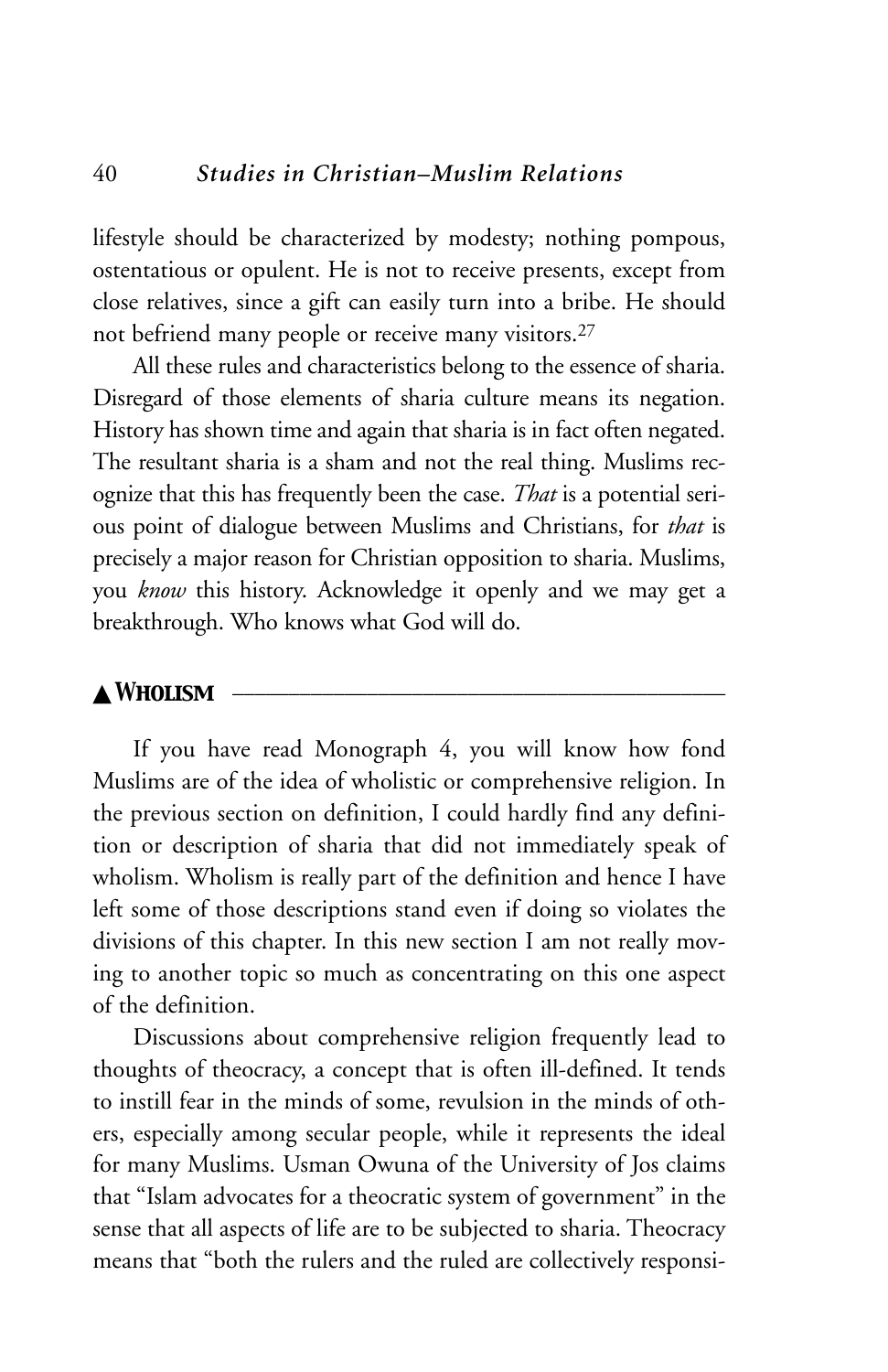ble to Allah."28 Another pre-sharia writer defines it differently and rejects it. Ahmad Falaki of the ABU Department of Agriculture, while fully supporting sharia, rejects the notion of theocracy. He describes it as a political arrangement where power is in the hands of a clerical class that assumes divine right and imposes itself on a people without accountability.29 Similarly N. Raji: The Muslim political system is "not theocracy, whereby a certain class of people assumes divine rights, hereditary or otherwise, and poses above other citizens, beyond accountability."30 Ayesha Imam wrote an article entitled "Women NGOs Oppose Democracy." She neither defines the term "theocracy" nor uses it in the article, but she makes clear that she defines it in terms of the new sharia laws that, according to the twelve Nigerian NGOs she represents, spell oppression and lack of human rights for women.31 Kurawa is not quite clear on the issue of theocracy and the Sokoto Caliphate. If I understand him correctly, he admits that the Caliphate was a sort of theocracy, but this was an innovation, since there is no theocracy in the Islamic tradition. He quotes from the Western Islam scholar, Bernard Lewis, "In the sense of a state ruled by the church or by priests, Islam was not and could not be a theocracy. Classical Islam had no priesthood, no prelates who might rule or even decisively influence those who did."32 In arguing that the sharia regimes do not turn those states into Islamic states, Warisu Alli asserts that the notion of Islamic state suggests theocracy, which is a situation "where religious and political powers are fused." That is nowhere the case in Nigeria.33

The wholistic nature of sharia received its share of attention during pre-Sani days. A pre-sharia publication by Sulaiman and Abdulkarim is a good example. Not only does it argue from the wholistic perspective, but its range of subjects is its very embodiment: legal system, political theory and foreign policy, women, religion and politics, economics, education, military.34 Abdulmalik Mahmud, another pre-sharia writer, similarly emphasized the com-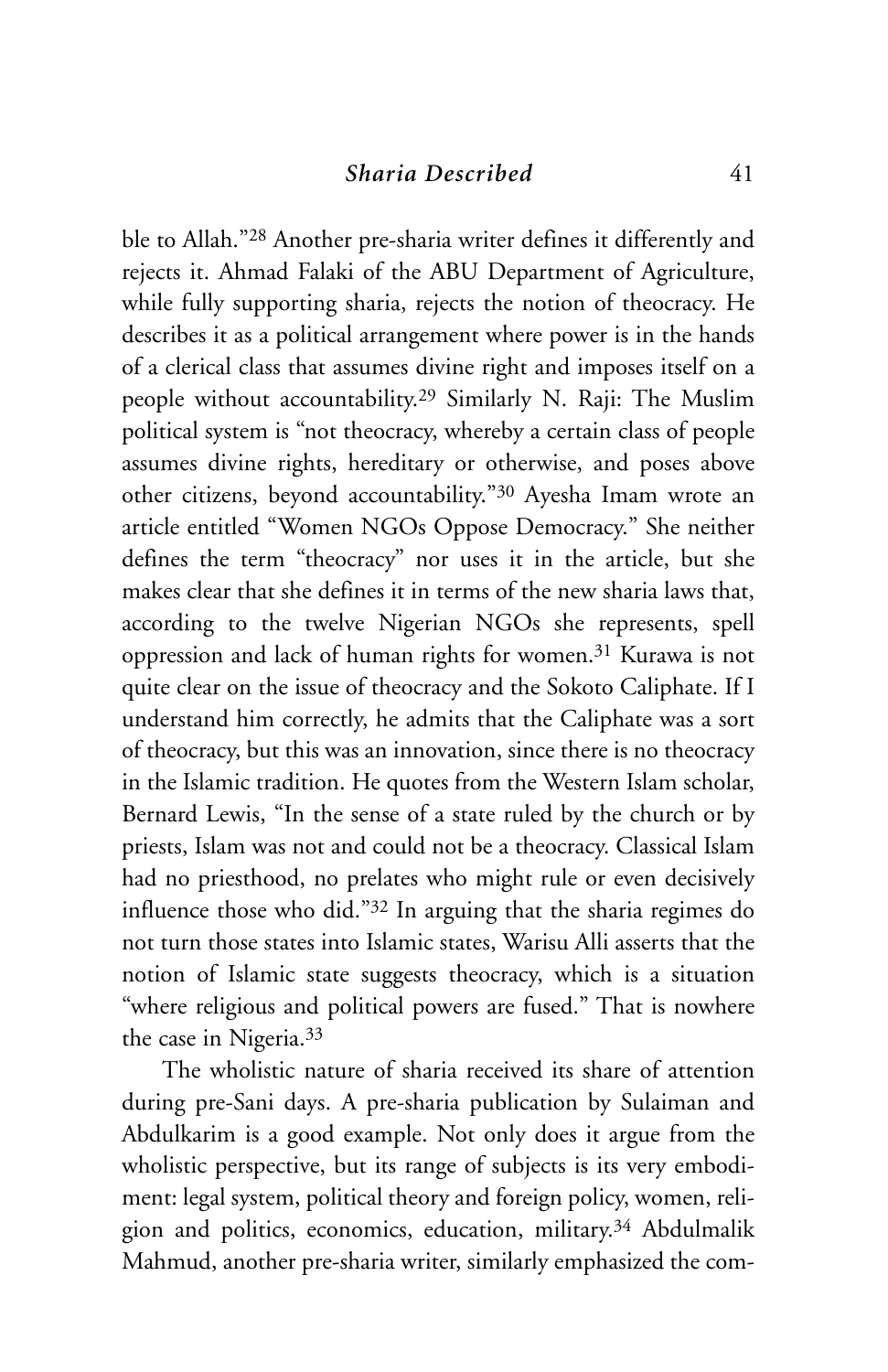prehensive reach of sharia. It helps regulate man's "religious, political as well as social affairs. It also regulates the relationship between an individual and his Creator, and between this individual and his fellow citizens and even animals. It is so comprehensive that it takes care of every aspect of human endeavour."35

Wholism is the major characteristic of sharia. That means it "is not simply 'Law' as understood by the West." According to Ibrahim K. Sulaiman, it includes the attributes of God and His relationship to mankind, worship, all of human life and society. "It provides guidance in all aspects of life and it is thus the most comprehensive legal system known to men. It is an organic whole which accepts no division of life into private and public, secular and spiritual. It seeks to regulate that life in a systematic, orderly and perfect manner so that neither contradiction nor confusion could creep into the life of the people." Sharia "is the life of Islam itself." Without it there is no Islam, while mere partial application is nonsense. It is all or nothing. Anything short of all is un-Islamic, asserted Sulaiman.

*Therefore, any society in which the sharia is not applied in toto cannot be said to be truly Islamic, even though all its members claim to be Muslims. The test of the Islamicity of any society is the extent of its application of the sharia. No amount of salat [ritual prayer], zakat [tithing], saum [fasting] or Hajj [pilgrimage] alone can make a society truly Islamic, if the sharia is not applied as a complete, comprehensive legal system. This is because to submit to a law other than that prescribed by Allah is to submit to another god beside Allah, which amounts to a rejection of Islam.*

*Similarly, to apply certain aspects of the sharia to the exclusion of others, amounts to a rejection of Islam, as Allah did not reveal Islam to be applied half-way. Thus if those who claim to be Muslims see no need to enforce the sharia in toto, there is no need whatsoever to seek its application in a fragmentary manner,*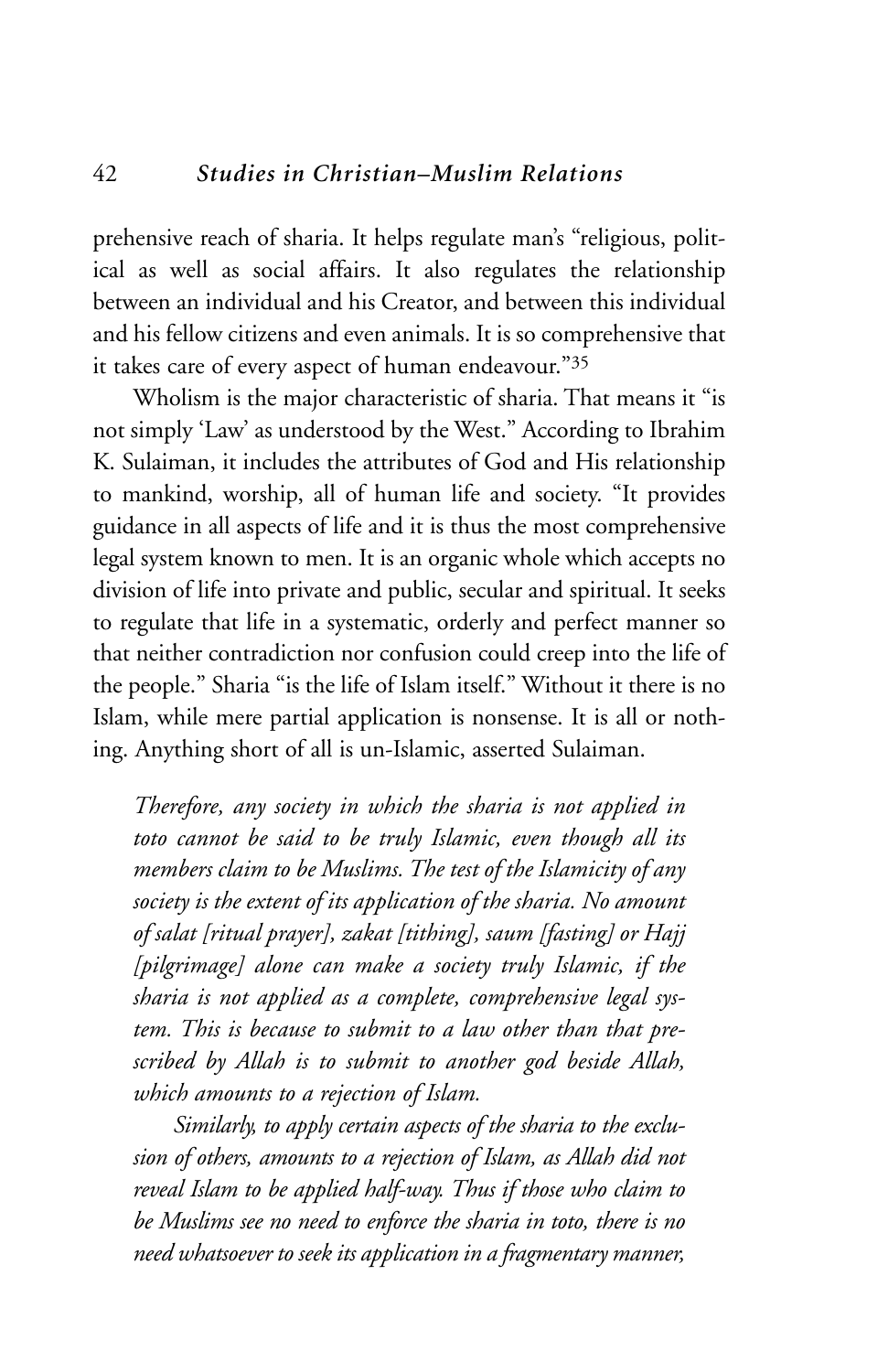*for doing so is more harmful to the sharia than leaving it alone.*

Sulaiman then quotes from Abul Maududi, a Muslim scholar of international repute, who explained that sharia

*is a complete scheme of life and an all-embracing social order where nothing is superfluous and nothing is lacking. The entire scheme of life propounded by Islam is animated by the same spirit and hence any arbitrary division of the scheme is bound to harm the spirit as well as the structure of the sharia. The sharia can function smoothly and can demonstrate its efficiency only if the entire system of life is practised in accordance with it and not otherwise.*

The language and claims are strong. The sharia deserves to be accepted not simply because Muslims believe in it, but "because it is the only system that elevates and purifies human conduct, brings peace and harmony among people and gives unity and cohesion to human life." Furthermore, any restrictions upon its application are "tantamount to submission to colonialism."36 Indeed, as observed earlier in this chapter, the terms "Islam" and "sharia" are really synonyms. To most Nigerian Muslims they are inseparable, one seamless whole.

Sulaiman's enthusiasm for Islam's wholism never flags. Islam, he wrote, "has its legal, economic, political, administrative, social institutions, meant to regulate human life in its entirety." Neither does he ever relent in his anger at having this beautiful Muslim system relegated to secondary status. "What is the justification," he thundered, "for superimposing European laws as the law of the land and relegating the Islamic law to a second rate legal system, even though Islamic law commands larger adherents and broader appeal?"

*To a Muslim, the type of law which should govern his life is of crucial importance, as it touches not only on his daily life, but more vitally, his faith. A Muslim is one who believes in Allah and follows His Law, as embodied in the Sharia—the*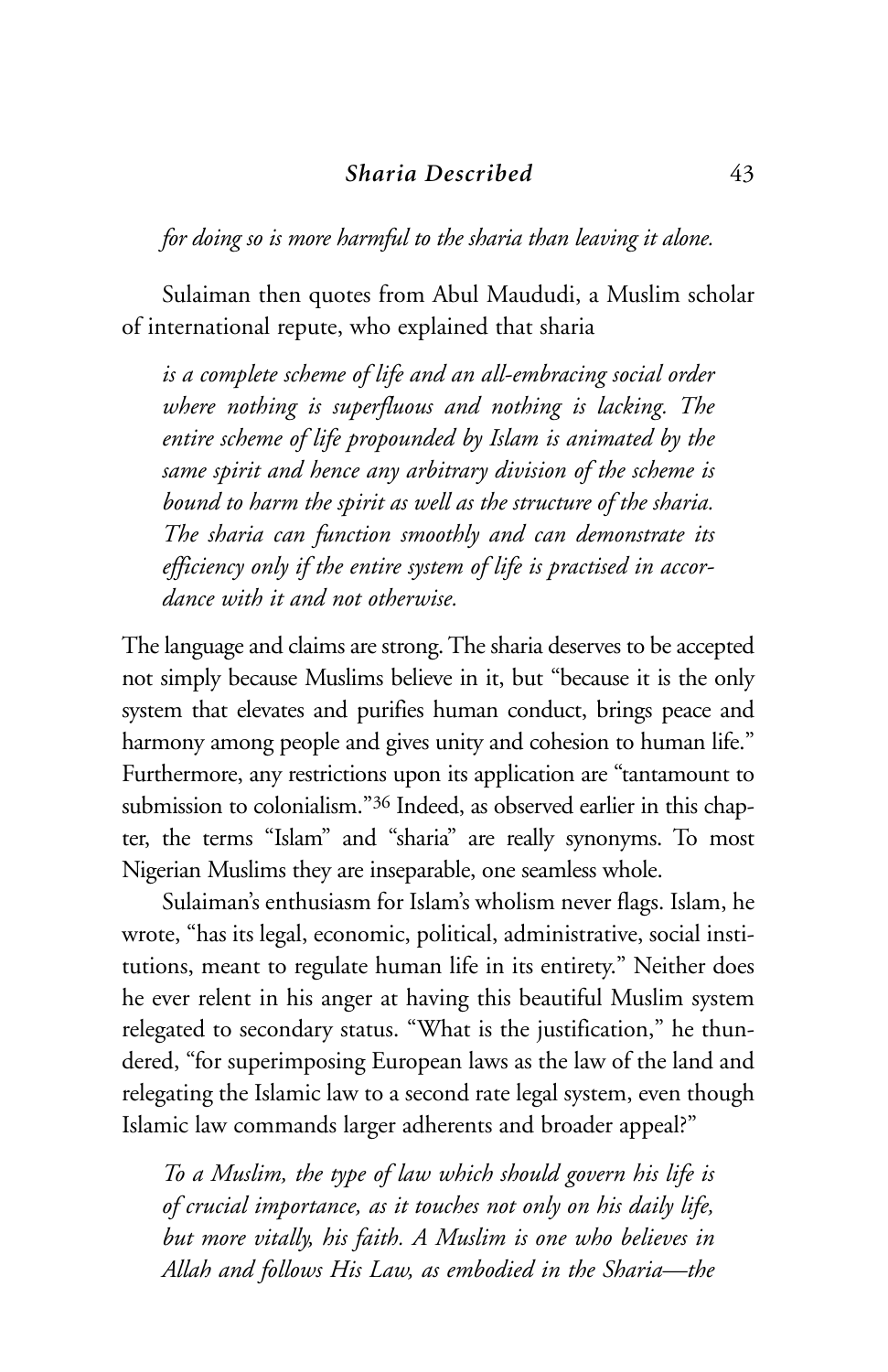#### 44 *Studies in Christian–Muslim Relations*

*corpus of laws and injunctions contained in the Qur'an and Sunna. Failure to live by the Sharia is tantamount to a rejection of the Islamic faith, as the bond between a believer and Allah is anchored on the former obeying the dictates of his Lord. This injunction of Allah to the Believer is contained in the Qur'an 45:18-22. It is injunctions such as these that influence Muslim attitudes to law. The foremost obligation of the Muslim is to follow the dictates of Allah to whom alone he owes his creation, life, nourishment, existence in this world, and above all, his life in the hereafter.*<sup>37</sup>

In this context of wholeness, Sulaiman emphasized frequently that sharia is not merely a catalogue of laws, each with its set penalties. What does it take to make it work, he asked. "We need to create a socio-economic atmosphere that will guarantee everybody the chance to live within the law." "We should not allow euphoria and emotion blind our vision and perception. If we reduce our march to the ideal Qur'anic state into mob action, terror and violence against one another, we will end up doing more harm than good, more so in the exalted name of sharia."38

When Ray Nweke asked Governor Sani about the advantage of having sharia in addition to common law, Sani immediately turned to Islam's wholistic nature. He referred to the personal part of the system and indicated that it governs all "relationships and how an individual operates, from questions of how you treat your elders to how you sleep and eat; everything is catered for under this system. This constitutes over 90 percent of the sharia. This aspect does not require the courts to enforce."39

Muhammad Bello, former Chief Justice of the Supreme Court, expressed it thus: "In its generality, sharia covers all aspects of human endeavour, be it economical, political, social, theological and is the way of life of a Muslim from his birth to the time he will be buried in a grave. It prescribes the prayer for receiving him as a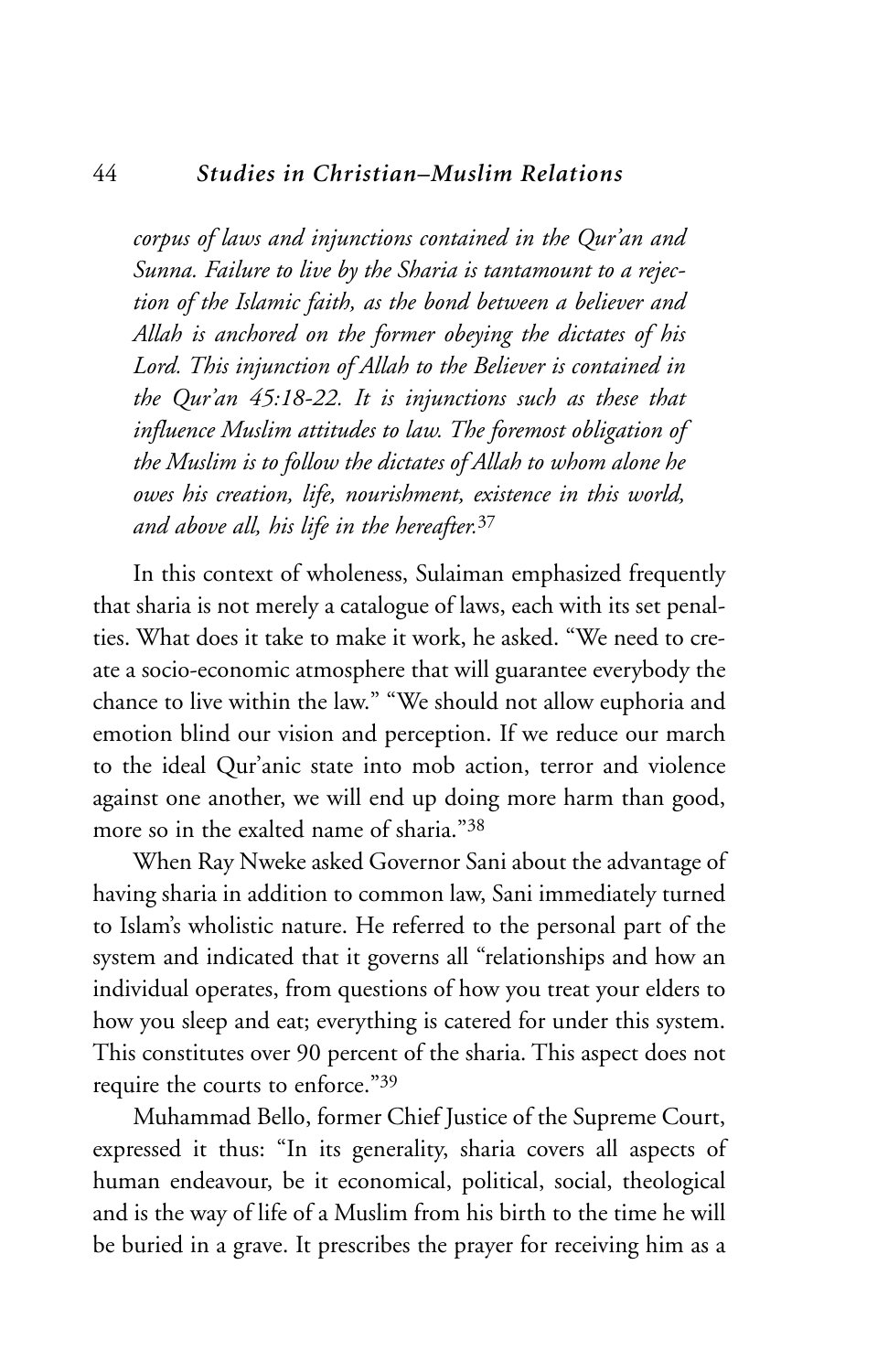baby at birth; it also specifies the size and the dimensions of his grave, how to wrap his corpse and how to lay it therein."

The Danfodio University of Sokoto held a conference in 1989 that was a classic expression of wholism. The conference invited papers on a whole range of subjects like "Islamic theory of knowledge, Islamic concept and philosophy of knowledge, Islamic concept of educational curricula," and other educational issues.40

About that same time, Rabi Abubakar Wali, one of the few women participating in these discussions, presented a typical description of the comprehensive nature of sharia. After treating us to some distinctions within sharia, she wrote,

*the sharia prescribes directives for the regulation of individual as well as collective lives. The directives affect subjects such as religious rituals, personal character, morals, habits, family relationships, social and economic affairs, administration, the rights and duties of citizens, the judicial system, the laws of war and peace, and international relations, etc.*

*Thus, the sharia is a complete way of life and an allembracing social order which transcends geographical boundaries and barriers of race, colour and language. It is appropriate for all parts of the world…*<sup>41</sup>

Banu Az-Zubair's comments are far-reaching and thus are attached as Appendix 58. Though sharia "is not a law in the Western sense, it is a very important aspect of a Muslim religious world view," he affirms. He then continues:

*Sharia governs and determines what is right or wrong in any act, spiritual or non-spiritual matters, as well as all aspects of a Muslim's personal and inter-personal, private and public, ethic, social, political, national and international relations. It has as its basic objectives, the protection of the religion, life, mind, ownership of property, commerce, family, and society of*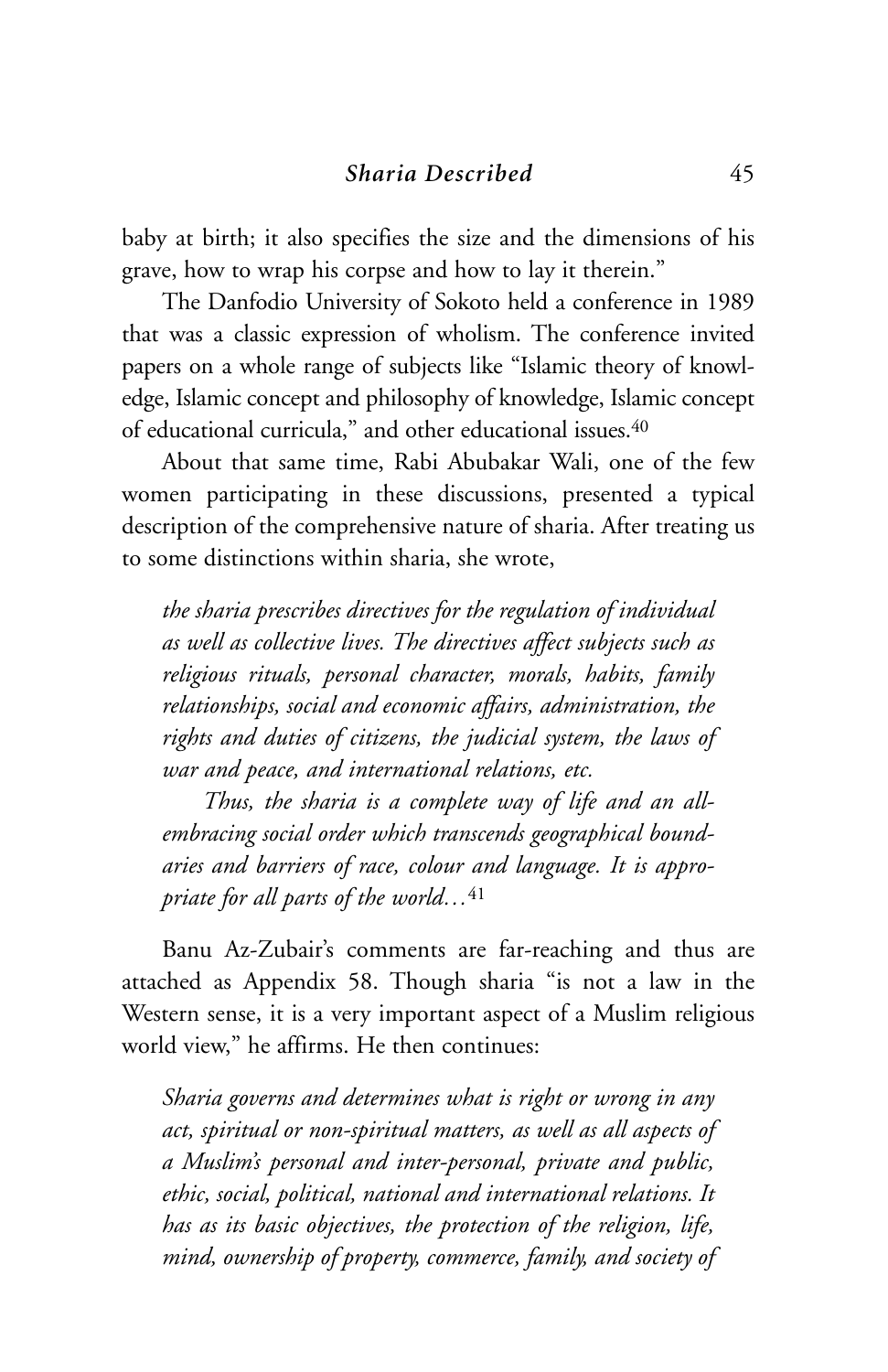#### 46 *Studies in Christian–Muslim Relations*

*Muslims. The sharia, then, comprises all that might be positively called law and occupies the central place in the Islamic system of final authority and ordering principle.*<sup>42</sup>

Zubair Kazaure asserted that "sharia is an essential ingredient of Islam." It is much more than "just a legal system." It was established to redirect a rebellious human race back to the ways of its Creator. Man has "proved that he could not be at peace with himself and his fellow men without guidance backed by force to help man to overcome his weaknesses." He continued,

*It helps us to have faith in Allah, prescribes rules for worshipping Him, and sets standards of our moral conduct and manners in private and public life. The sharia, if it is faithfully adhered to, regulates society, its politics, economy, legal system, physical environment, cultural values and concepts. It is a source of attainment of happiness in this world and the hereafter. Following the sharia faithfully gives us a sense of spiritual fulfillment and internal peace that we are on the right path. Disobeying it or being subjected to non-Islamic rules of conduct would make us miserable.*<sup>43</sup>

In short, M. S. Mustapha stated, "Sharia means the whole of Islamic injunctions or teachings. It is spiritual, moral and legal law or the 'source of Islam law,' i.e., the injunctions and principles from which laws are derived and applied to solve societal problems." "Sharia is not separable from ethics or morality," hereby rejecting the western notion of law devoid from morality and ethics.

*The aim and objective of sharia is to guide both individuals and society towards peace and justice and also to prevent crime and deter criminals. In sharia, the state has to cater and protect the rights of citizens (i.e., provision of employment, social welfare through zakka, etc.) ban whatever can aggravate crime, like alcohol, prostitution, etc., before it has the full*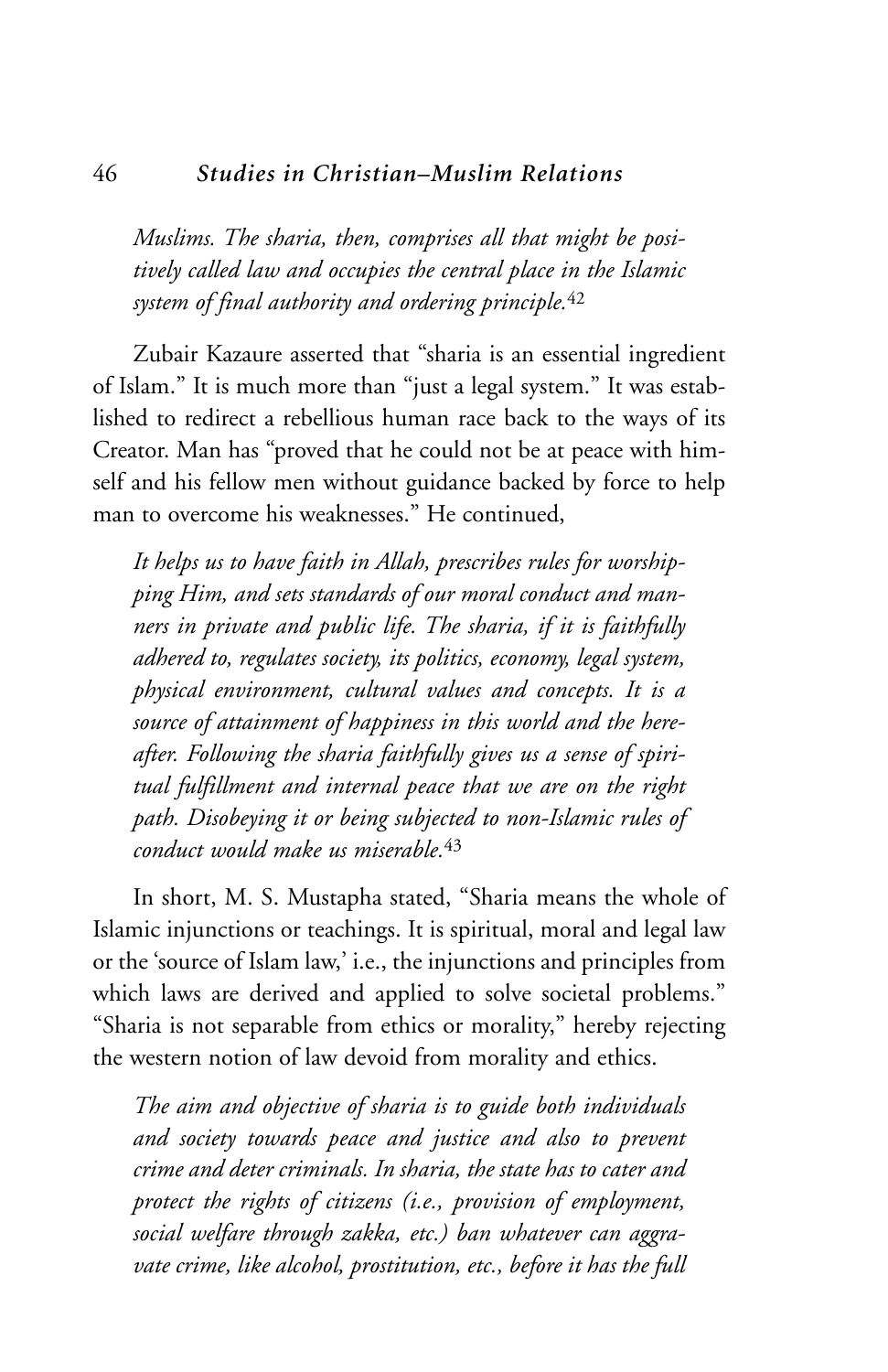*right to give the specific or prescribed punishments. In fact, the Islamic legal system is the only and will remain the only system that takes societal considerations into account before the application of punishment.*

*For example, the family is the most important social institution responsible for the upbringing of the next generation of a society. The family has the greatest influence on the morality of any generation. The sharia is therefore very strict with regard to the protection of the family. There is severe punishment for adultery, but before the law can be enforced, it is the responsibility of the state to make marriage easy for the poor, ban prostitution and pornographic materials.*

*Islam provides a complete and detailed, justly balanced legal system that complements its moral teaching. Punishments under the sharia are not administered in the spirit of vengeance, but are aimed at reforming the society and deterring future vices.*<sup>44</sup>

Orire discussed the scope of sharia, its breadth. Speaking to an audience of Christians that fear sharia, he emphasized the issue of rights. Those rights are many and varied, covering God Himself, members of the human race, including yourself and your neighbour, the varied rights of men, women and children, of Muslims and non-Muslims, even the "rights of creatures and objects." "The ultimate objective is the universal common good of all created being." "No species or generation may be excluded from consideration in the course of planning, administration and the issuing of rights which belongs to every segment." Historically, "it was sharia which laid down right from its inception that man is born free and innocent." Man is also accountable, but when accused, the offence must be "proved beyond all doubt." Sharia further taught mankind rules such as non-discrimination, equality of all before the law with one law covering both poor and rich. "All what is now known as principles of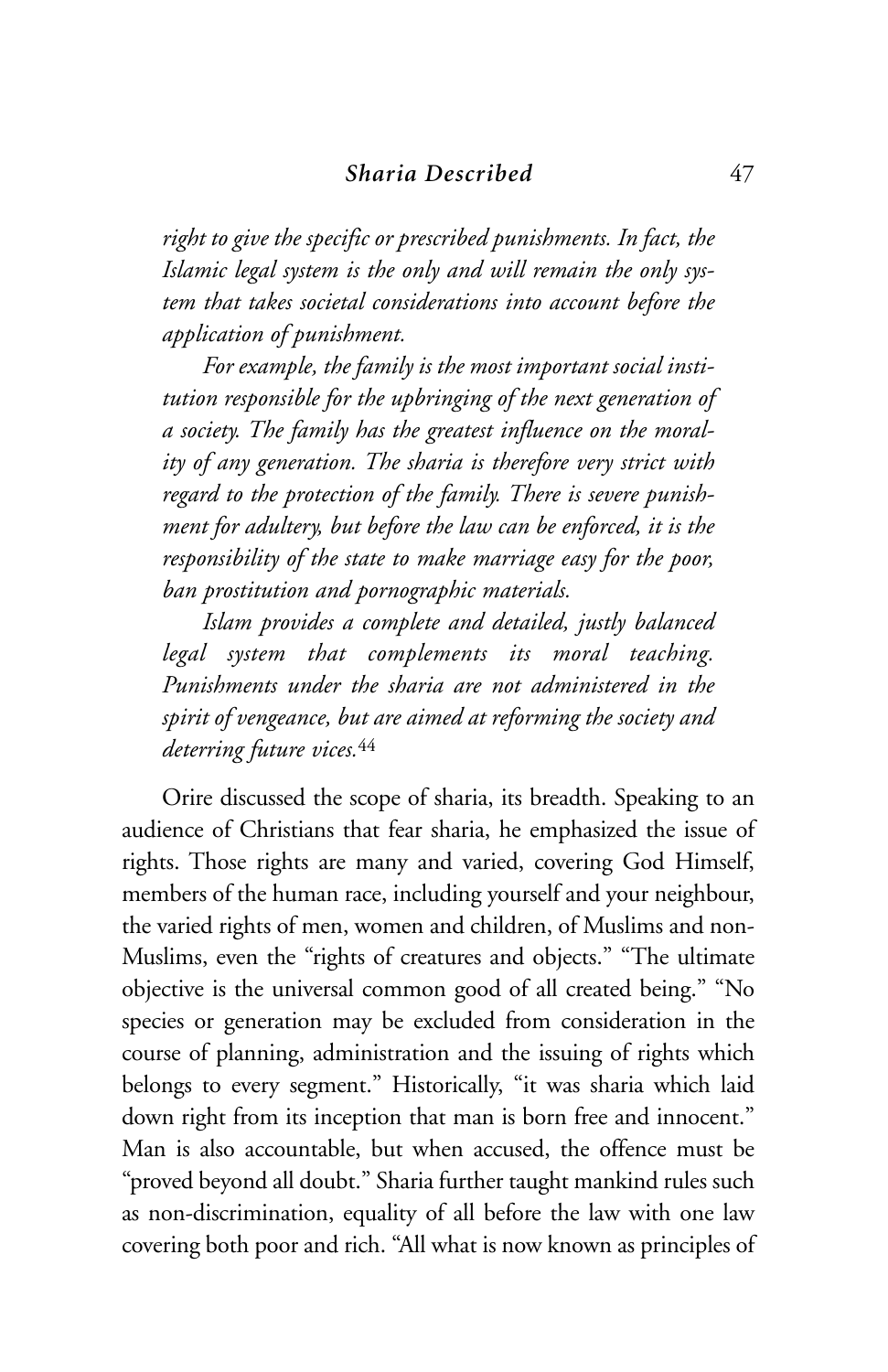fair hearing had long been respected and honoured by sharia."45

It is one thing to talk about the principles of wholism, but quite another to actually see it realized in practice. Sulaiman insisted that wholism was actually practised—until colonialists untangled it. Institutions embodying this idea "were in operation in the larger part of Nigeria, in Borno and Sokoto Caliphate to be precise, before they were suppressed by colonialism and replaced with Euro-Christian institutions. Indeed, in one form or the other, the Islamic precepts, which form the basis of these institutions, still govern the lives of millions of Muslims in Nigeria."46

Often, of course, it does not go beyond principle. At other times application is at best partial. That is of concern to Bello Sakkwato. His concern really constitutes a critique of the way Zamfara is going about sharia so that the following material could just as well be placed under critique in Chapter 6. "What parts of the sharia shall be applied?" he asked. The answer, in short, is the whole of it. After all, Islam is wholistic in its nature and expectations. "It would be wrong to say that one aspect of the sharia shall be used and the other aspect be laid to rest till later, perhaps for a reason which is not necessary." "Why should Zamfara State, a total Muslim society that has chosen to be ruled by Islam, apply the sharia in part? This is not advisable." To prevent neglect or partial application of any part of the sharia and its justice, "the possibility of its application (for example, the punishment to be meted out to a thief) must not be allowed to occur. This can be done if the ruling class is willing to allow justice to prevail. The weak must not be oppressed and the strong must be weak." The leaders must therefore demonstrate "sincerity of purpose and action." They "must be willing to be judged and ruled by the sharia, stand firmly for justice." If they live by the sharia, the people will follow suit and "the desired peace, tranquility and progress" will be ushered in.<sup>47</sup>

Sagir Mohammed, Waziri of Ringim and chairman of the outlawed Arewa People Congress, took this wholistic application seri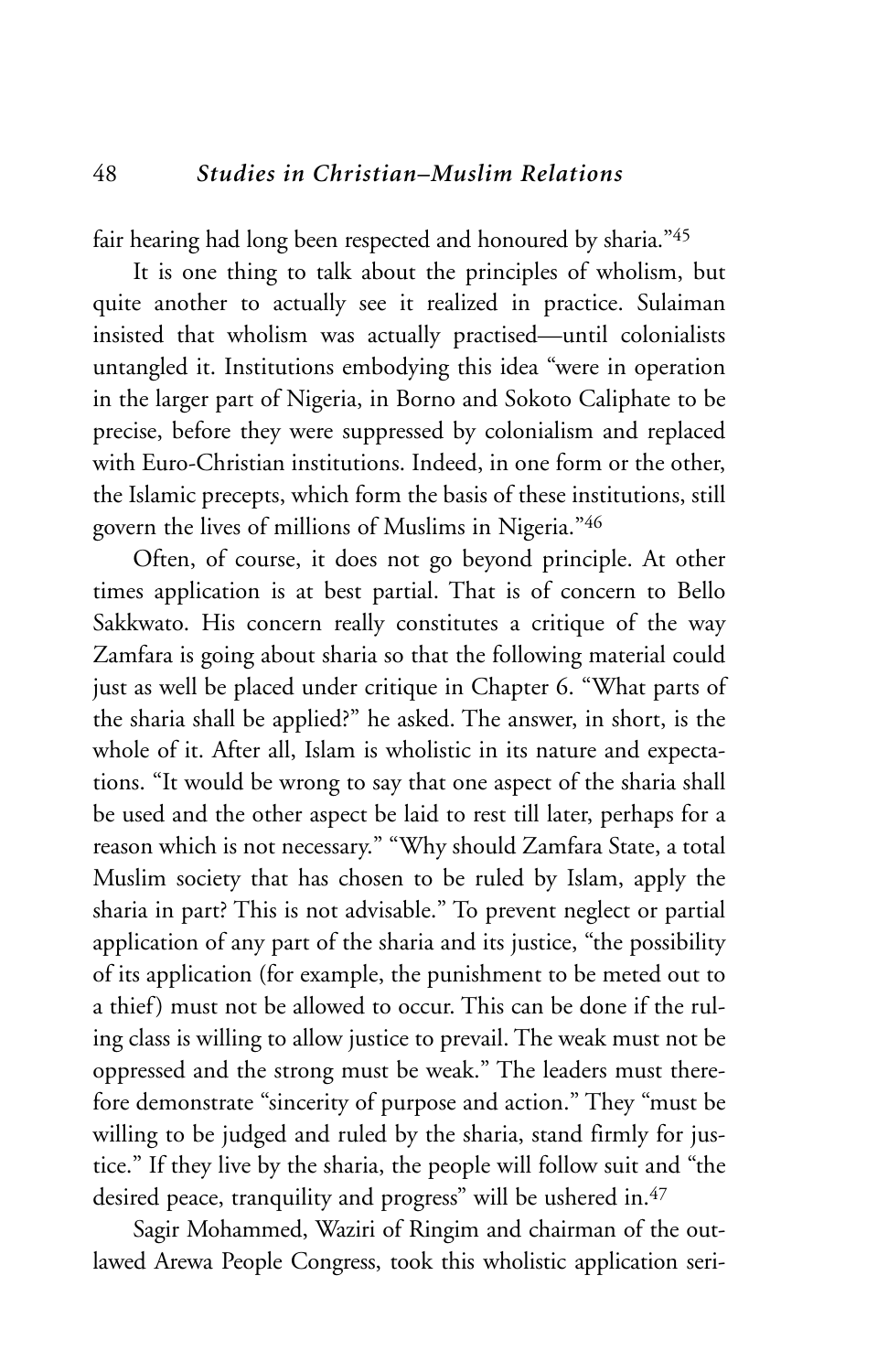ously with a vengeance and wanted it applied in areas where it never will be. President Obasanjo had visited Nasarawa State. During that visit, Governor Abdullahi Adamu reportedly said at a dinner that "God has Himself endorsed our argument when the President was not sure which way to go. He asked God and God said to him 'Go ahead.'" Sagir Mohammed described this statement as "high blasphemy." "As a Muslim," said Mohammed, "Adamu knows that God does not speak to people directly, not even prophets." He "speaks only through a veil." The governor has "three days to renounce that statement or he should consider himself as having renounced Islam, in which case he should be beheaded in line with sharia provisions."48 No one, to the best of my knowledge, beheaded any governor! Adamu survived the election of 2003 and in February 2006, he still sits firmly on his throne.<sup>49</sup>

## ▲ *Concluding Remarks* \_\_\_\_\_\_\_\_\_\_\_\_\_\_\_\_\_\_\_\_\_\_\_\_\_\_

You have been treated to a subject very precious to the heart of the average Muslim but far from the heart of the average secularist. The latter observes the Muslim passion and shakes his head in the conviction that in due time it will all evaporate and cooler heads prevail. It won't happen for a long time to come—not in Nigeria, not in Iraq, nor anywhere else. Wholistic religion in general and Islam in particular is on the rebound everywhere. I advise secularists to take note soon, lest they find themselves spinning their wheels in a futile struggle to retain, let alone regain, control. Over against much of Christianity that has allowed itself to be kowtowed by secularism into an impotent paralysis, in today's revived Islam secularism has found its match. In that process, sharia is the central focus. This is the perspective of today's robust Islam.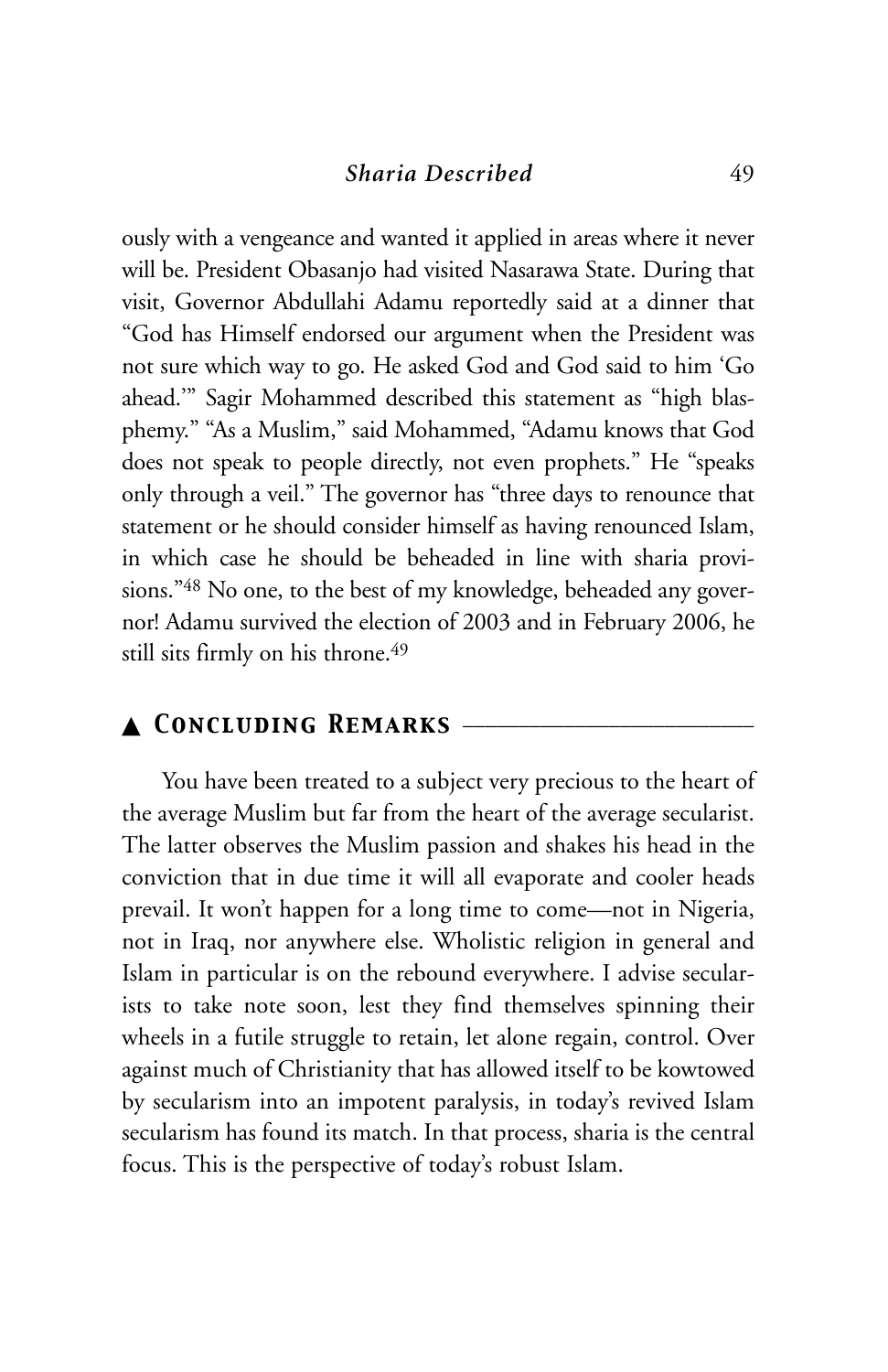## ▲ *Notes* \_\_\_\_\_\_\_\_\_\_\_\_\_\_\_\_\_\_\_\_\_\_\_\_\_\_\_\_\_\_\_\_\_\_\_\_\_\_\_\_\_\_\_\_\_

J. Lawan, 9 Nov/99.

The Muslim Institute, 1990, p. 2.

Zamfara State Government, 9 Nov/99. Appendix 1.

See J. Boer, 1979, pp. 478-482; 1984, pp. 142-145.

A. Alkali, 13 Nov/99.

A. Sodiq, 1986.

I. Ado-Kurawa, 2000, p. 22.

A. Sodiq, 1986, p. 109.

 Abdulmalik Mahmud served during colonial days as inspector of native courts in Borno province. During the post-colonial era he served as Grand *Khadi* of Bauchi State. He also attended the Sixth Commonwealth Law Conference held in 1980. In other words, Mahmud is a recognized authority and thus worthy of our attention. I use him extensively, taking as my source his *A Brief History of Sharia in the Defunct Northern Nigeria.* I should also make it clear that Mahmud favoured developments in Saudi Arabia, Iran, Libya, Pakistan and Sudan, all countries that in their constitutions had adopted sharia either in totality or partially. That information may help you understand his orientation.

A. Mahmud, 1988, p. 49.

M. Adamu, 1986, pp. 219-220.

 A. Mustapha, 1986, p. viii. The fact that subsequently the Muslim world was subjugated to Western power and culture, a fact Mustapha readily acknowledges, does not negate the historical verification for him.

S. K. Rashid, 1986, p. 1.

A. Orire, 2000, p. 4. I. Okpani, 16 Nov/2005.

 M. Mumuni, 15 Nov/99, p. 16. T. Asaju, 6 Mar/2000, p. 19. L. Adegbite, "Sharia in the Context…," 2000, p. 57.

A. Gwandu, 1986, p. 25.

L. Owoyemi, 2000.

B. Ejiga, 13 Nov/99. Appendix 61.

L. Azare, 26 Feb/2000.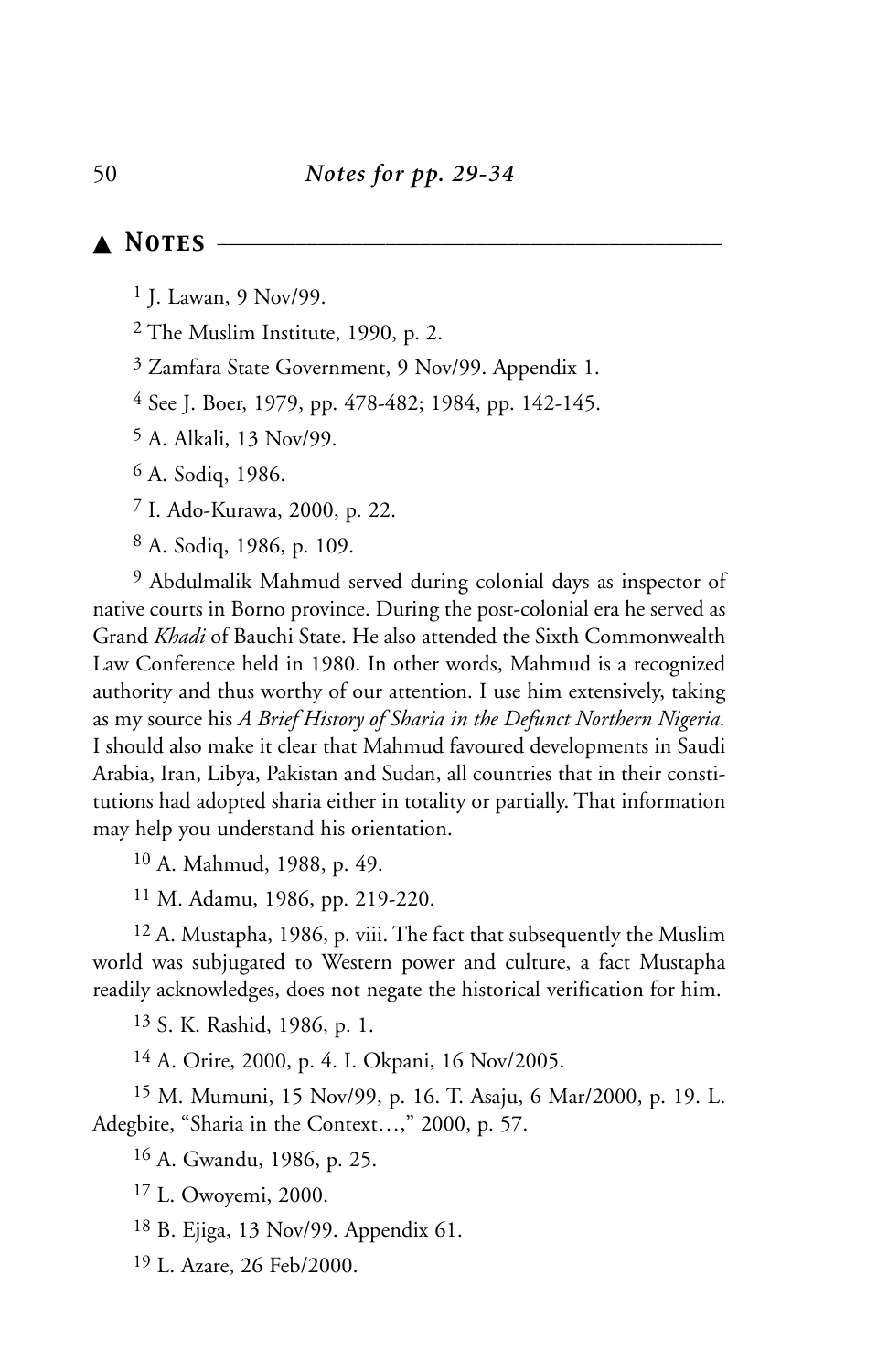M. Umar, 7 Oct/2005. Appendix 28. See vol. 5, Part 2, for a similar discussion of "heart" among Kuyperians.

I. Sulaiman, 20 Aug/2005. Appendix 2.

I. Sulaiman, 20 Aug/2005. Appendix 2.

J. Boer, vol. 4, 2005, pp. 106, 184-185.

U. Bugaje, 1988, pp. 24, 27.

U. Makarfi, 1988, pp. 35-36.

A. Mahmoud, 18 Nov/88.

A. Mahmoud, 13 Jan/89, p. 5.

U. Owuna, 8 Aug/86.

A. Falaki, 1988, p. 20.

N. Raji, 1989, p. 1.

A. Imam, 9 Dec/99. Appendix 3.

I. Ado-Kurawa, *Shariah in Nigeria*…," p. 37.

W. Alli, "Commentary," p. 64.

 I. Sulaiman and S. Abdulkarim, 1988. Sports is not included: Muslim theorists tend to denigrate the sector as useless, wasteful and diversionary, not worthy of serious attention. This is in sharp contrast to the Muslim *umma* who participate enthusiastically in sports as both participant and spectator. Even the Muslim GTFK gives it regular coverage.

A. Mahmud, 1988, pp. 50, 53.

I. Sulaiman, in Rashid, 1986, pp. 54-56, 72.

I. Sulaiman, May/86. See Boer, 2005, Vol. 4, Appendix 6.

I. Umar, 2 Nov/99.

R. Nweke, 1 May/2001, p. 5.

 *The Pen*, 13 Jan/89, p. 16. the same kind of topics also dealt with in conferences and publications by Kuyperian institutions and guided by a similar wholistic thrust.

R. Wali, 7 Apr/89.

A. Az-Zubair, 2002. Appendix 58.

Z. Kazaure, 22 Mar/2000.

M. Mustapha, 16 Dec/99.